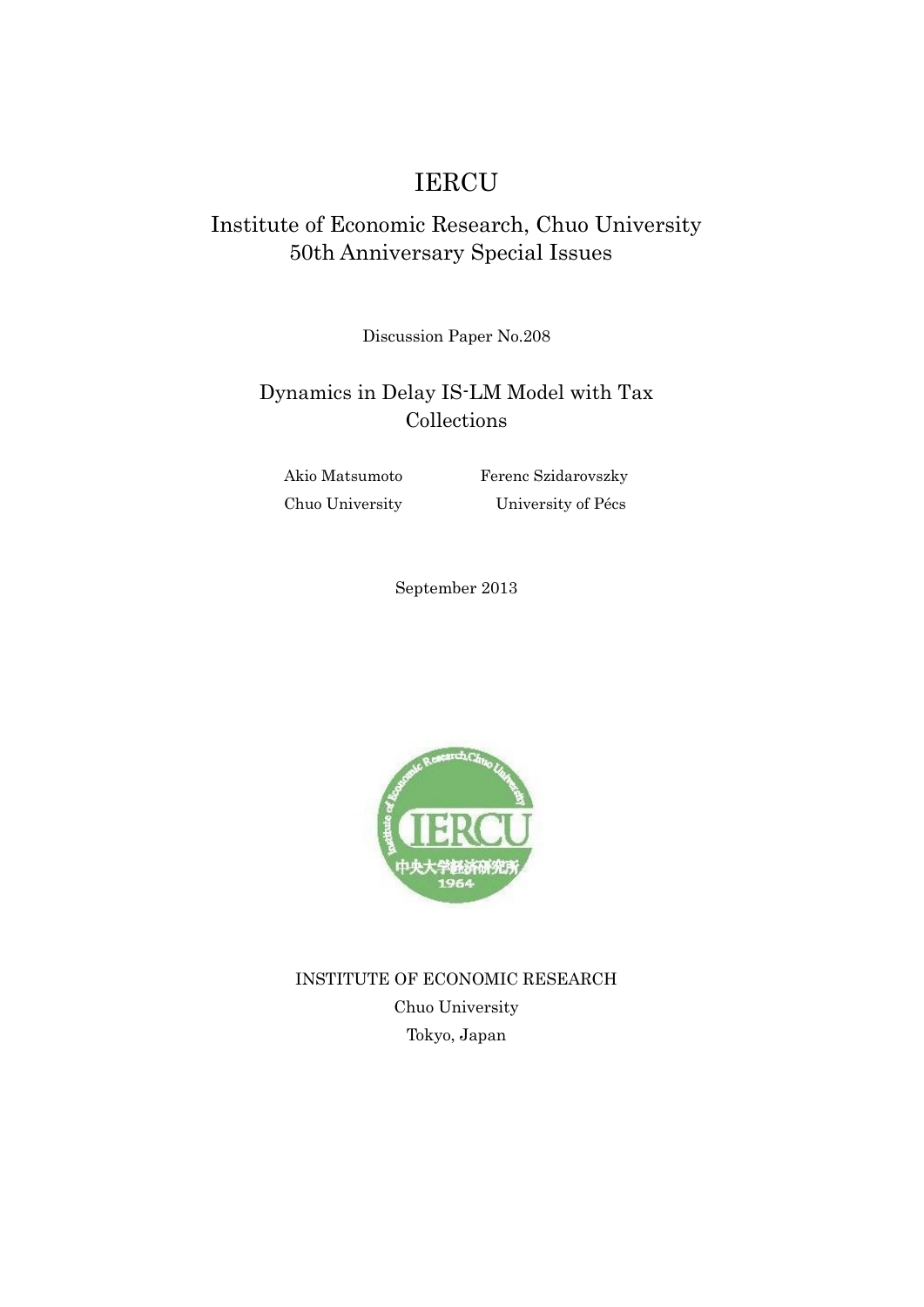# Dynamics in Delay IS-LM Model with Tax Collections

Akio Matsumoto Chuo University<sup>†</sup>

Ferenc Szidarovszky University of Pécs<sup>‡</sup>

#### Abstract

An IS-LM model is developed for the dynamics of income, interest rate and money stock with delay in tax revenue. The main aim is to show that the delay matters in macro dynamics. Two different delays, fixed time delays and continuously distributed time delays, are considered explicitly and described by delay-differential equations and integro-differential equations, respectively. Conditions for the local stability of the two models are derived and compared. The destabilizing effects caused by the delay are numerically examined. Emergence of wide spectrum of dynamics ranging from simple cyclic oscillations to complex dynamics involving chaos is described through Hopf bifurctions.

Keywords: Fixed time delay, Continuously distributed time delay, Hopf bifurcation, Stability switch, IS-LM model

JEL number: E12, E32, E37, E62

The authors highly appreciate the Önancial suppports from the MEXT-Supported Program for the Stratgic Research Foundation at Private Universities 2013-2017, the Japan Society for the Promotion of Science (Grant-in-Aid for Scientific Research (C) 24530202 and 25380238) and Chuo University (Grant for Special Resarch). The usual disclaimers apply.

<sup>&</sup>lt;sup>†</sup>Professor, Department of Economics, Chuo Univeresity, 742-1, Higahi-Nakano, Hachioji, Tokyo, 192-0393, Japan; akiom@tamacc.chuo-u.ac.jp

<sup>&</sup>lt;sup>‡</sup>Professor, Department of Applied Mathematics, University of Pécs, Ifúság, u. 6, H-7624, PÈcs, Hungary; szidarka@gmail.com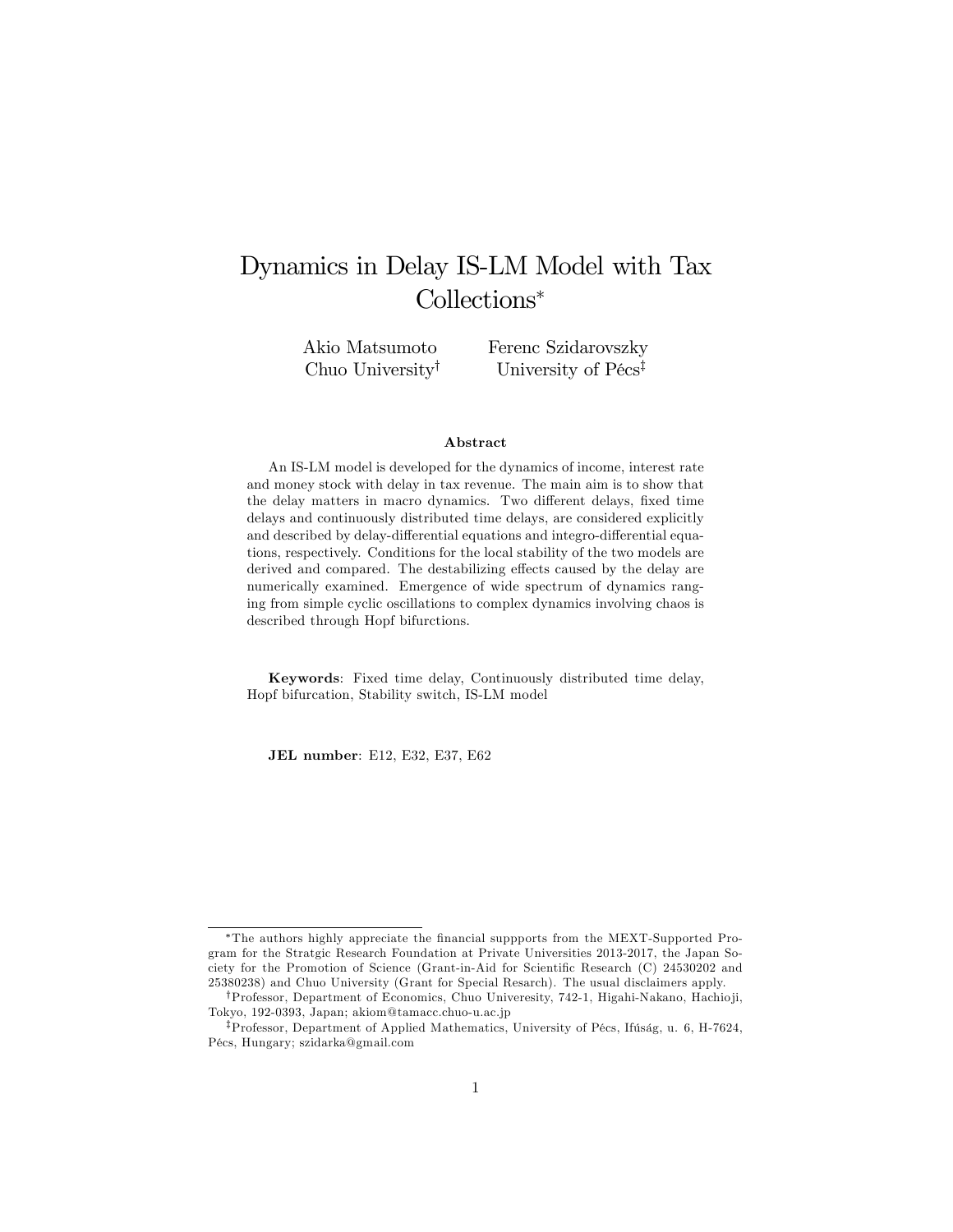## 1 Introduction

Since the pioneering work of Kalecki (1935) and the seminal work of Goodwin (1951), it has been recognized that economic dynamic systems usually incorporate delays in their actions and delay is one of the essentials for macroeconomic fluctuation. Nevertheless, little attention has been given to studies on delay in economic variables over the past few decades. After a long "gestation" period of time, however, the number of studies on delay gradually increases and various attempts have been done on the impact of delays on macro dynamics.<sup>1</sup> Among others, we draw attention to the papers of De Cesare and Sportelli (2005) and Fanti and Manfredi (2007), (DS and FM henceforth) and re-examine the stability/instability effects caused by a delay in the tax collection from a slightly different point of view. Both papers introduce time delay into a simple IS-LM model with a pure money financing deficit, which are used to show the existence of cyclic áuctuations of the macro variables (Schinasi (1981, 1982) and Sasakura (1994)). Noticing the established fact that there are delays in collecting tax, DS concerns "economic situations where a finite time delay cannot be ignored" and investigates how the fixed time delay (fixed delay henceforth) in tax collection affects the fiscal policy outcomes. Two results are shown: the emergence of limit cycle through Hopf bifurcation when the length of the delay becomes longer and the co-existence of multiple stable and unstable limit cycles when the steady (equilibrium) point is locally stable. On the other hand, FM replaces the Öxed time delay with the continuously distributed time delay (distributed delay henceforth), emphasizing the evidence that there is "a wide variation in collection lag" and demonstrates the possibility that in the same IS-LM framework, complex dynamics involving chaos is born through an *ala* period-doubling bifurcation with respect to the length of the delay.

The purpose of this paper is to further explore what dynamics the delay IS-LM model can generate.<sup>2</sup> Specifying some of parameters, we analytically and numerically examine delay effects caused by changing the length of delay and tax effects caused by changing the value of the tax coefficient to show that "delay really matters." The followings are demonstrated:

<sup>&</sup>lt;sup>1</sup>In the literature of time delay, there are two different modeling ways in continuous-time scale: Öxed time delay and continuously distributed time delay The former is applicable when an institutionally or socially determined fixed period of time delay is presented for the agents involved. The latter is appropriate for economic situations in which different lengths of delays are distributed over heterogeneous agents or the length of the delay is random depending on unforeseeable circumstance. The choice of the type of delay has situationdependency and results in the use of different analytical tools. In the cases of fixed time delay, dynamics is described by a delay differential equation whose characteristic equation is a mixed polynomial-exponential equation with infinitely many eigenvalues. In the cases of continuously distributed time delay, Volterra-type integro-differential equations are used to model the dynamics and with appropriate weighting function their characteristic equations have finitely many eigenvalues. A comprehensive summary of the theory of fixed delays is given in Bellman and Cooke (1956), and the mathematical methodology of dealing with distributed delays is presented in Cushing (1977).

<sup>&</sup>lt;sup>2</sup>In Matsumoto and Szidarovszky (2013), we unify these two models and consider dynamics in an IS-LM model augmented with both fixed and distributed delays.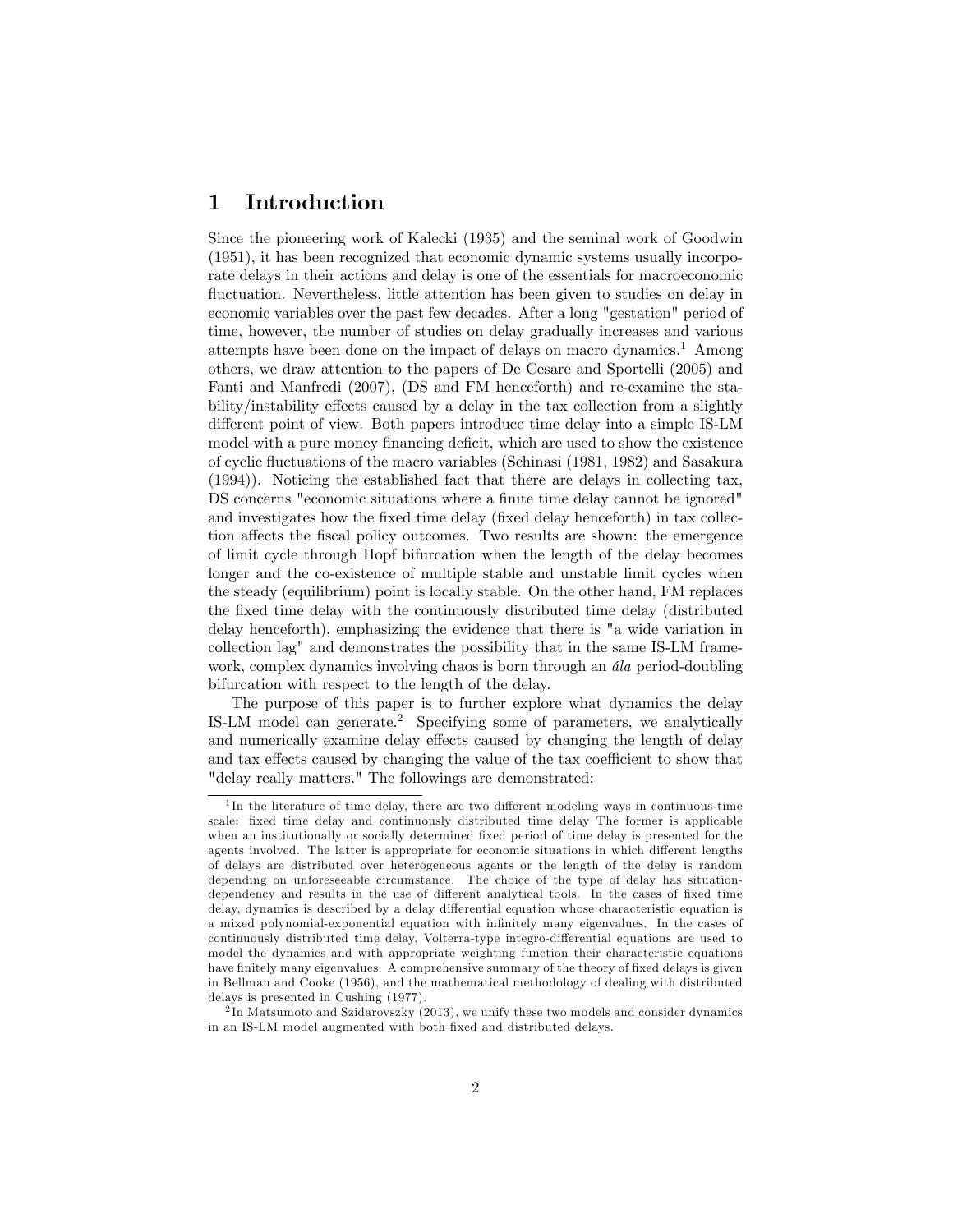- (I) A fixed delay IS-LM model can generate not only cyclic fluctuations which are qualitatively different from those in the non-delay model but also complex dynamics;
- (II) Comparing the distributed model with the Öxed model reveals that the distributed model is more stable than the fixed model in the sense that the former has a larger stable region than the latter;
- (III) An increase of the shape parameter of the weighting function of the distributed model has a destabilizing effect by decreasing the stability region;
- (IV) If the shape parameter converges to inÖnity, then the stability region converges to that of the fixed delay model.

This paper develops as follows. In Section 2, the fixed delay in tax collection is introduced and the delay and tax effects are examined. In Section 3, the fixed delay is replaced with the distributed delay. After conducting stability analysis, we numerically show that stability is sensitive to the shape of the delay kernel and analytically show that the distributed model converges to the fixed model when the delay kernel tends to the Direc delta function. Section 4 offers conclusions and further research directions.

## 2 Fixed Delay IS-LM Model

As a benchmark for macro stability analysis, we start with a non-delay IS-LM model with a pure money financing deficit:

$$
(M_N): \begin{cases} \dot{Y}(t) = \alpha \left[ I(Y(t), R(t)) - s(Y(t) - T(t)) + g - T(t) \right], \\ \dot{R}(t) = \beta \left[ L(Y(t), R(t)) - M(t) \right], \\ \dot{M}(t) = g - T(t), \end{cases}
$$

where the three state variables,  $Y$ ,  $R$  and  $M$ , respectively represent income, interest rate and real money supply, the parameters,  $a, \beta, g$  and s are positive adjustment coefficients in the markets of income and money, constant government expenditure and the constant marginal propensity to save and  $I(\cdot)$  and  $L(\cdot)$  denote the investment and liquidity preference functions. Tax revenue is denoted by T and is collected as a lump sum with a constant rate,  $0 < \tau < 1$ ,

$$
T(t) = \tau Y(t). \tag{1}
$$

Following DS, we specify the investment and money demand functions as

 $\rightarrow$ 

$$
I(Y, R) = A\frac{Y}{R}
$$
 and  $L(Y, R) = \gamma Y + \frac{\mu}{R}$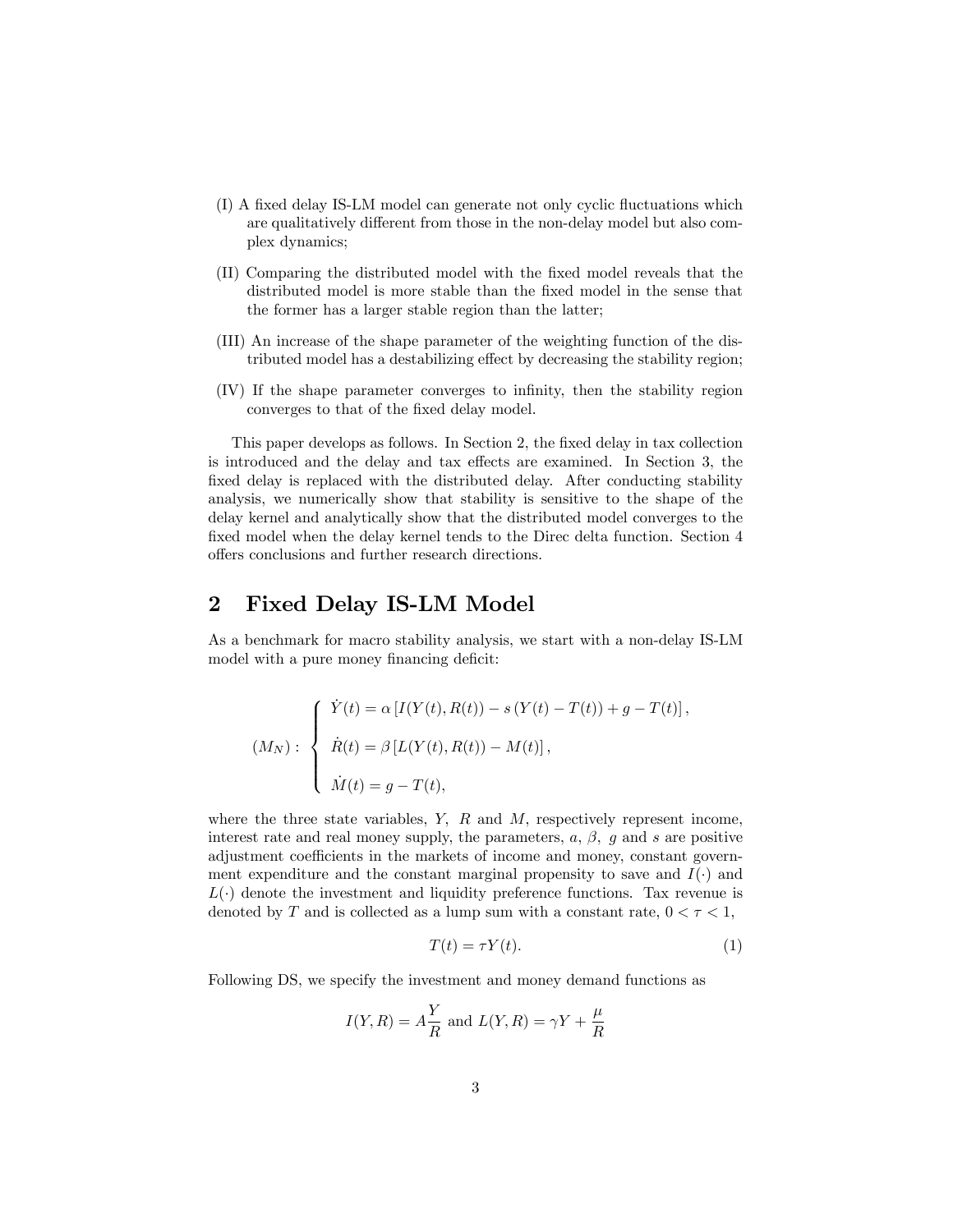with positive parameters A,  $\gamma$  and  $\mu$ . The conditions,  $\dot{Y}(t) = \dot{R}(t) = \dot{M}(t) = 0$ determine the unique steady state  $(Y^*, R^*, M^*)$  such that

$$
Y^* = \frac{g}{\tau}, \ R^* = \frac{A}{s(1-\tau)} \text{ and } M^* = \gamma Y^* + \frac{\mu}{R^*}.
$$
 (2)

Observing the facts that any economic system has delays in collecting tax and the length of such delay can be thought as the same for all agents in the same tax system, DS makes a simplified assumption that tax revenue at time t consists of two complementary components; one based on the current income and the other on past income,

$$
T(t) = (1 - \varepsilon)\tau Y(t) + \varepsilon \tau Y(t - \theta)
$$
\n(3)

where  $\theta$  is a time delay and  $\varepsilon < 1$  is a positive constant. Substituting (3) into  $(M_N)$  transforms the non-delay model into a fixed-delay model,

$$
(M_F): \begin{cases} \dot{Y}(t) = \alpha \left( A \frac{Y(t)}{R(t)} - [s + (1 - s)(1 - \varepsilon)\tau] Y(t) + g - (1 - s)\varepsilon \tau Y(t - \theta) \right), \\ \dot{R}(t) = \beta \left( \gamma Y(t) + \frac{\mu}{R(t)} - M(t) \right), \\ \dot{M}(t) = g - (1 - \varepsilon)\tau Y(t) - \varepsilon \tau Y(t - \theta). \end{cases}
$$

DS has already shown two main results, the existence of limit cycle through Hopf bifurcations and the co-existence of multiple cycles. In this section, we will show that the fixed delay model  $(M_F)$  gives rise a much wider variety of dynamic behavior including chaos.

The stationary state of the modified model  $(M_F)$  is the same as in the nondelay model,  $(Y^*, R^*, M^*)$ . The linearized version of model  $(M_F)$  is

$$
\begin{pmatrix}\n\dot{Y}_{\delta}(t) \\
\dot{R}_{\delta}(t) \\
\dot{M}_{\delta}(t)\n\end{pmatrix} = \begin{pmatrix}\na_{11} & a_{12} & 0 \\
a_{21} & a_{22} & a_{23} \\
a_{31} & 0 & 0\n\end{pmatrix} \begin{pmatrix}\nY_{\delta}(t) \\
R_{\delta}(t) \\
M_{\delta}(t)\n\end{pmatrix} + \begin{pmatrix}\n-b_{1}Y_{\delta}(t-\theta) \\
0 \\
-b_{2}Y_{\delta}(t-\theta)\n\end{pmatrix}
$$
\n(4)

where the elements of the matrices are evaluated at the stationary point and given by

$$
a_{11} = -\alpha (1 + (1 - s)\varepsilon), \ a_{12} = -\alpha \frac{s^2 (1 - \tau)^2}{\tau A} g, \ a_{21} = \beta \gamma,
$$
  

$$
a_{22} = -\beta \mu \frac{s^2 (1 - \tau)^2}{A^2}, \ a_{23} = -\beta, \ a_{31} = -(1 - \varepsilon)\tau
$$
 (5)

and

$$
b_1 = (1 - s)\varepsilon\tau \text{ and } b_2 = \varepsilon\tau. \tag{6}
$$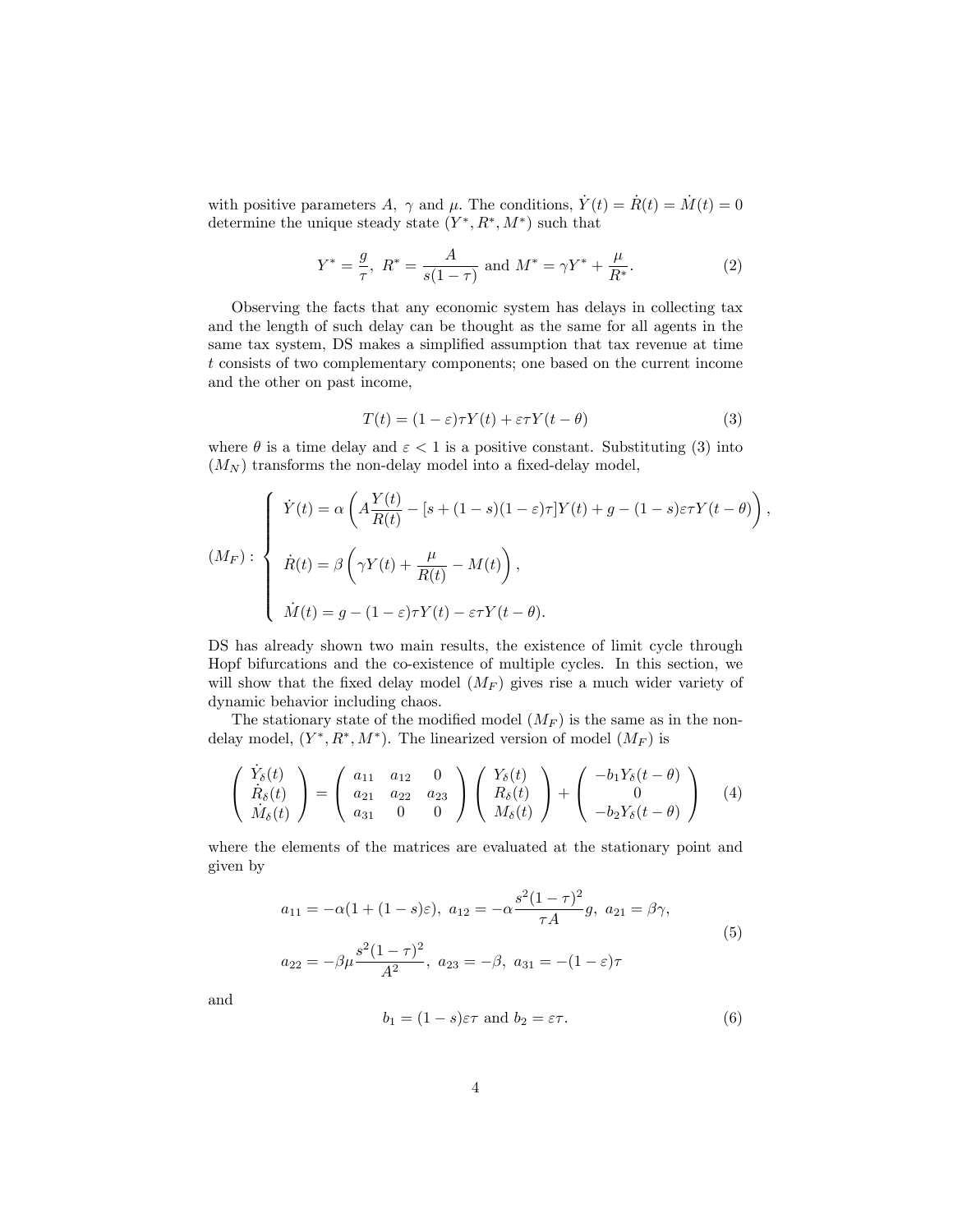We also look for the exponential solutions,  $Y_{\delta}(t) = e^{\lambda t}u$ ,  $R_{\delta}(t) = e^{\lambda t}v$  and  $M_{\delta}(t) = e^{\lambda t}w$ , and substitute these into equation (4) to obtain the characteristic equation,

$$
P(\lambda) + Q(\lambda)e^{-\lambda\theta} = 0
$$
\n(7)

where

$$
P(\lambda) = \lambda^3 - (a_{11} + a_{22})\lambda^2 + (a_{11}a_{22} - a_{12}a_{21})\lambda - a_{12}a_{23}a_{31}
$$
 (8)

and

$$
Q(\lambda) = b_1 \lambda^2 - a_{22} \lambda + a_{12} a_{23} b_2.
$$
 (9)

If we introduce notation

$$
p_2 = -(a_{11} + a_{22}), \ p_1 = a_{11}a_{22} - a_{12}a_{21}, \ p_0 = -a_{12}a_{23}a_{31}
$$

and

 $q_2 = b_1, q_1 = -a_{22}, q_0 = a_{12}a_{23}b_2,$ 

then equation (7) can be rewritten as

$$
\lambda^3 + p_2 \lambda^2 + p_1 \lambda + p_0 + (q_2 \lambda^2 + q_1 \lambda + q_0) e^{-\lambda \theta} = 0.
$$
 (10)

Suppose that  $\lambda = i\omega, \ \omega > 0$ , is a root of this equation. Substituting it into the equation and then separating the real and imaginary parts, we have

$$
-p_2\omega^2 + p_0 + (q_0 - \omega^2 q_2)\cos\theta + \omega q_1\sin\omega\theta = 0
$$
  

$$
-\omega^3 + \omega p_1 + \omega q_1\cos\omega\theta - (q_0 - \omega^2 q_2)\sin\omega\theta = 0.
$$
 (11)

Thus

$$
(q_0 - \omega^2 q_2)^2 + (\omega q_1)^2 = (p_2 \omega^2 - p_0)^2 + (\omega^3 - \omega p_1)^2.
$$

Hence  $\omega$  must be a positive root of the following equation

$$
\omega^6 + (p_2^2 - 2p_1 - q_2^2)\omega^4 + (p_1^2 - 2p_0p_2 - q_1^2 + 2q_0q_2)\omega^2 + (p_0^2 - q_0^2) = 0.
$$

Let  $z = \omega^2$ . Then the sextic equation can be reduced to a cubic equation,

$$
\psi(z) = z^3 + az^2 + bz + c = 0 \tag{12}
$$

with

$$
a = p_2^2 - q_2^2 - 2p_1,
$$
  
\n
$$
b = p_1^2 + 2q_0q_2 - 2p_0p_2 - q_1^2,
$$
  
\n
$$
c = p_0^2 - q_0^2.
$$

The discriminant of  $\psi(z)$  is

$$
D = a^2b^2 + 18abc - 4b^3 - 4a^3c - 27c^2.
$$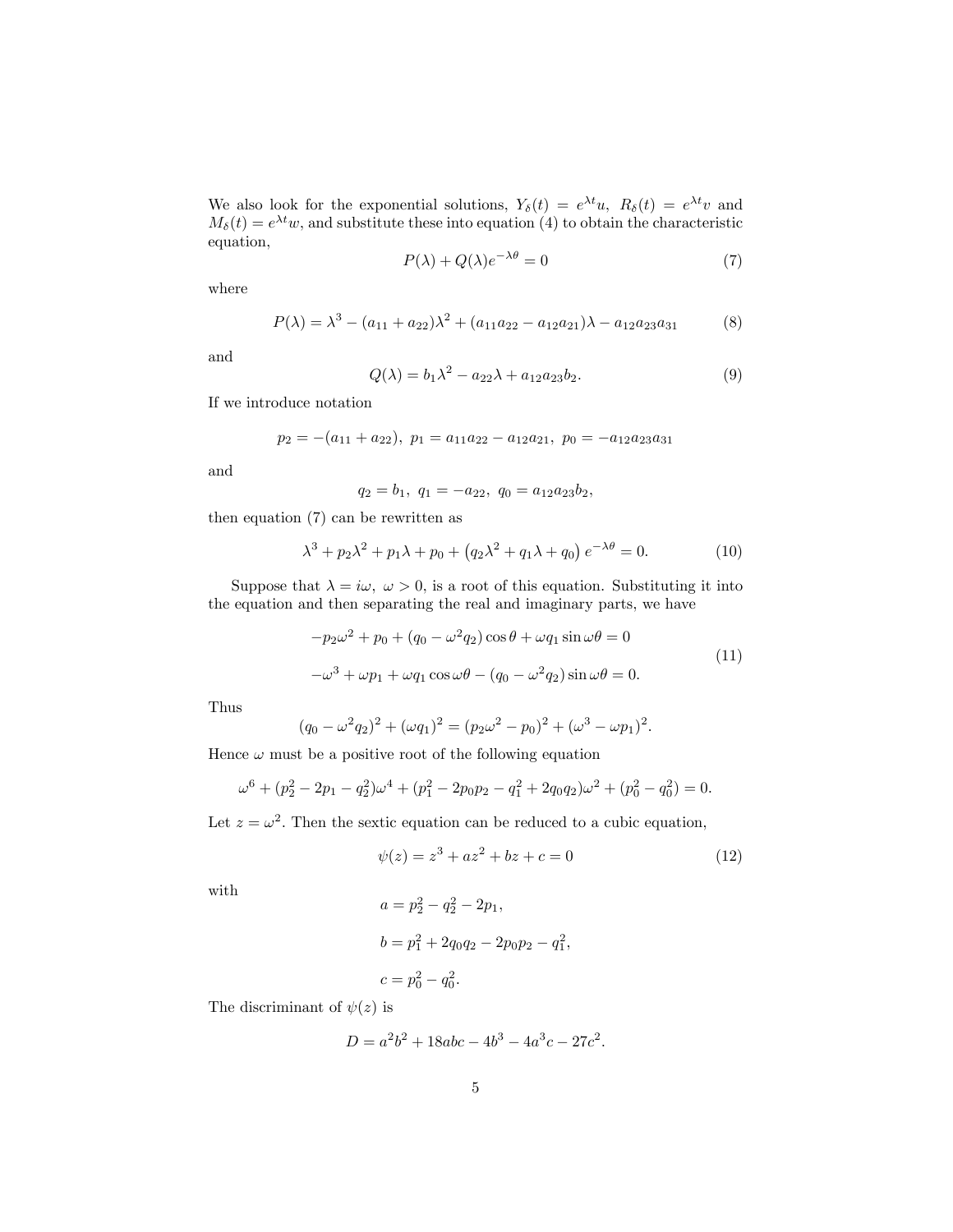$\psi(z)$  has one real root and a conjugate pair of imaginary roots if  $D < 0$  and three distinct real roots if  $D > 0.3$  Notice that

$$
p_0 - q_0 = \alpha \beta \frac{s^2 (1 - \tau)^2}{A} (1 - 2\varepsilon)
$$
\n(13)

which is negative if  $\varepsilon > 1/2$  and positive if  $\varepsilon < 1/2$ . The rest of this section is divided into two subparts: Dynamics in the case of  $\varepsilon > 1/2$  is first considered and then in the case of  $\varepsilon < 1/2$ .

### 2.1 Delay tax is dominant:  $\varepsilon > 1/2$

We take  $\varepsilon = 3/5$  in this section.<sup>4</sup> Returning to equation (3), we see that more than half of the tax revenue is delayed when  $\varepsilon > 1/2$ . We specify the parameter values and formulate this specification as an assumption since we repeatedly use this specification of the parameters in numerical studies to be employed below.

Assumption  $\alpha = \beta = A = 1$ ,  $\gamma = 4/5$ ,  $\mu = 3$ ,  $s = 1/5$  and  $\bar{g} = 10$ .

Under Assumption, clearly  $b > 0$  and  $c < 0$  while it depends on a value of  $\tau$  whether a is positive or negative. In Figure 1(A), the upward-sloping black curve is the  $a = 0$  curve indicating that  $a < 0$  to its left and  $a > 0$  to its right. The sign of the discriminant is also  $\tau$ -dependent.  $D > 0$  in the light blue regions,  $D < 0$  in the ocher region and  $D = 0$  on their boundaries. Along the horizontal line at  $g = \bar{g}$ , three critical values of  $\tau$  are determined so that the discriminant is zero. We denote them as  $\tau_i$  for  $i = 1, 2, 3$  in ascending order. The horizontal line also crosses the  $a = 0$  curve at  $\tau_a$ . Having the signs of a and D with respect to  $\tau$  and then applying Descartes' rule, we can determine the number of positive roots along the horizontal line<sup>5</sup>:

- (1) one positive root (and a pair of imaginary roots) if  $0 < \tau < \tau_1$ ,
- (2) three distinctive positive roots if  $\tau_1 < \tau < \tau_2$ ,
- (3) one positive root (and a pair of imaginary roots) if  $\tau_2 < \tau < \tau_a$ ,
- (4) one positive root (and a pair of imaginary roots) if  $\tau_a < \tau < \tau_3$ ,
- (5) one positive root (and two negative roots) if  $\tau_3 < \tau < 1$ .

Figure 1(B) illustrates how the number of the positive roots and the value of  $\omega = \sqrt{z}$  depend on  $\tau$ . A different color curve corresponds to a different root.

<sup>3</sup>Introducing a new variable,  $x = z + a/3$ , reduces  $\psi(z)$  to the simplified form,

$$
x^3+px+q
$$

in which the discriminant is

$$
\left(\frac{q}{2}\right)^2+\left(\frac{p}{3}\right)^2
$$

and  $p$  and  $q$  are defined accordingly. We can arrive at the same results to be obtained even if this form of the discriminant is used.

<sup>&</sup>lt;sup>4</sup>The results to be obtained in this section do not depend on the selection of the particular value of  $\varepsilon$  as far as  $\varepsilon > 1/2$ .

<sup>&</sup>lt;sup>5</sup>In the same way, we can determine this number for any other value of g.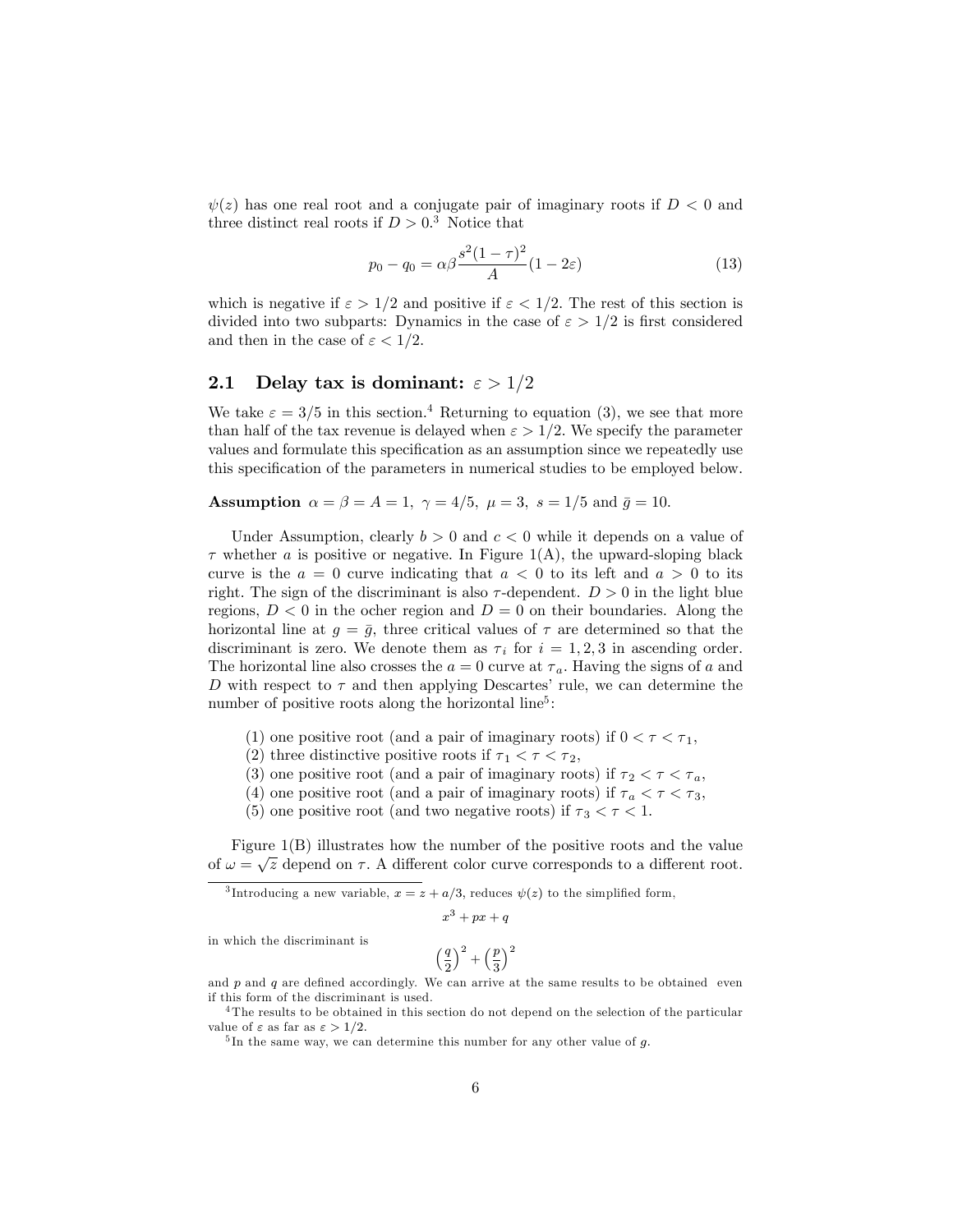Solving  $\psi(z) = 0$  yields at most three positive solutions,  $z_i$  for  $i = 1, 2, 3$ .<sup>6</sup> The red curve is associated to  $\omega_1 = \sqrt{z_1}$ , the blue curve to  $\omega_2 = \sqrt{z_2}$  and the green curve to  $\omega_3 = \sqrt{z_3}$ . It can be seen that three different-color curves are illustrated for  $\tau \in (\tau_1, \tau_2)$  and two different color curves are coincident for  $\tau = \tau_1$  and  $\tau = \tau_2$  when equation (12) has equal positive roots. Only one curve is illustrated for any other values of  $\tau$ . We can summarize the results on the number of the positive roots and the associated purely imaginary roots of equation (12):

**Proposition 1** Given Assumption and  $\varepsilon = 3/5$ , there are three purely imaginary solutions,  $\lambda_j = i \omega_j$  for  $j = 1, 2, 3$  with  $\omega_3 > \omega_2 > \omega_1 > 0$  if  $\tau_1 < \tau < \tau_2$ , two imaginary solutions with  $\omega_3 = \omega_2 > \omega_1$  or  $\omega_3 > \omega_2 = \omega_1$  if  $\tau = \tau_1$  or  $\tau = \tau_2$  and one imaginary solution  $\lambda = i\omega_1$  if  $\tau < \tau_1$  or  $\lambda = i\omega_3$  if  $\tau > \tau_2$ .



Figure 1. Positive roots of the characteristic equation (10)

From (11), we obtain two solutions

$$
\sin \omega \theta = \omega \frac{\omega^4 q_2 - \omega^2 (q_0 + p_1 q_2 - p_2 q_1) + p_1 q_0 - p_0 q_1}{(q_0 - \omega^2 q_2)^2 + (\omega q_1)^2},
$$
\n
$$
\cos \omega \theta = \frac{\omega^4 (q_1 - p_2 q_2) + \omega^2 (p_0 q_2 + p_2 q_0 - p_1 q_1) - p_0 q_0}{(q_0 - \omega^2 q_2)^2 + (\omega q_1)^2}.
$$
\n(14)

There is a unique value of  $\omega\theta$ ,  $0 < \omega\theta \leq 2\pi$  satisfying both equations. Taking an inverse of the second equation<sup>7</sup> and taking account of the fact that the cosine function has the same value for every  $2\pi$  into account, the critical value of delay  $\theta$  is determined as

$$
\theta = \varphi(\tau, n)
$$

<sup>6</sup>We do not give an explicit form of each  $z_i$  as it is long and complicated.

<sup>&</sup>lt;sup>7</sup> Solving the first equation yields the same value of  $\theta$ .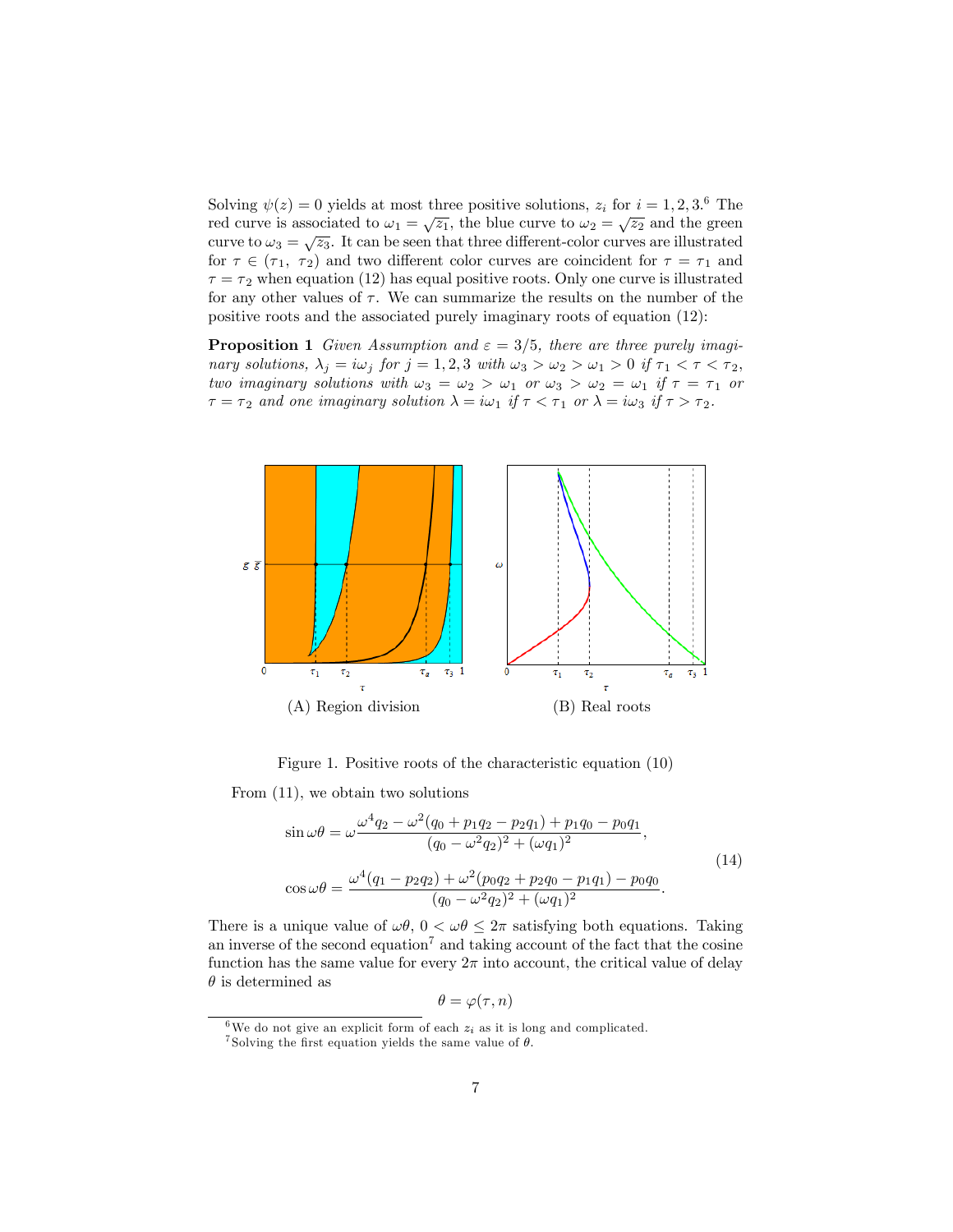where  $\varphi(\tau, n)$  is defined

$$
\varphi(\tau, n) = \frac{1}{\omega} \left[ \cos^{-1} \left( \frac{\omega^4 (q_1 - p_2 q_2) + \omega^2 (p_0 q_2 + p_2 q_0 - p_1 q_1) - p_0 q_0}{(q_0 - \omega^2 q_2)^2 + (\omega q_1)^2} \right) + 2n\pi \right]
$$
\n(15)

for  $n = 1, 2, ...$  Substituting a positive  $\omega$ , which is functional for  $\tau$ , into this equation determines the *partition curve* that partitions the  $(\tau, \theta)$  plane by separating the stable region of it from the unstable region. In Figure 2, the stationary state is locally stable in the yellow region and unstable in the white region. Thus the boundary between these regions is the boundary curve which consists of the segments of  $\theta = \varphi(\tau, n)$  for  $n = 0, 1$ . The color of the partition curve is the same as the color of the positive root curve as depicted in Figure 1(B). The distorted L-shaped continuous curve with three different color segments is the partition curve with  $n = 0$ . Its lowest part colored in green crosses the horizontal axis twice at  $\tau = \tau_A$  and  $\tau = \tau_B$  and becomes negative between these intersections. So this captures the fact that if there is no delay (that is,  $\theta = 0$ ), then the steady state is locally unstable for  $\tau$  between these two values.<sup>8</sup> The two slender and deformed U-shaped curves having blue and green segments are the  $\theta = \varphi(\tau, n)$ curves for  $n = 1$  and  $n = 2$ , respectively. The  $\theta = \varphi(\tau, n)$  curve shifts upward when the value of n increases.<sup>9</sup> Given the length of delay, the steady state loses stability for the tax rate on the boundary of the yellow region. Apparently such critical values of the tax rate are  $\theta$ -dependent and different from  $\tau_A$ , for which the steady state loses stability in the non-delay model.

Having determined the partition curves, we now examine the *delay effect* and the  $tax$  effect on stability. The former is caused by a change in the length of delay and is examined by changing  $\theta$  along a vertical line at some  $\tau$ . On the other hand, the latter is caused by a change in the tax rate with a positive delay

<sup>8</sup>More explanations are given later.

<sup>&</sup>lt;sup>9</sup> The red segments with  $n \geq 1$  have much larger  $\theta$  and are located outside Figure 4.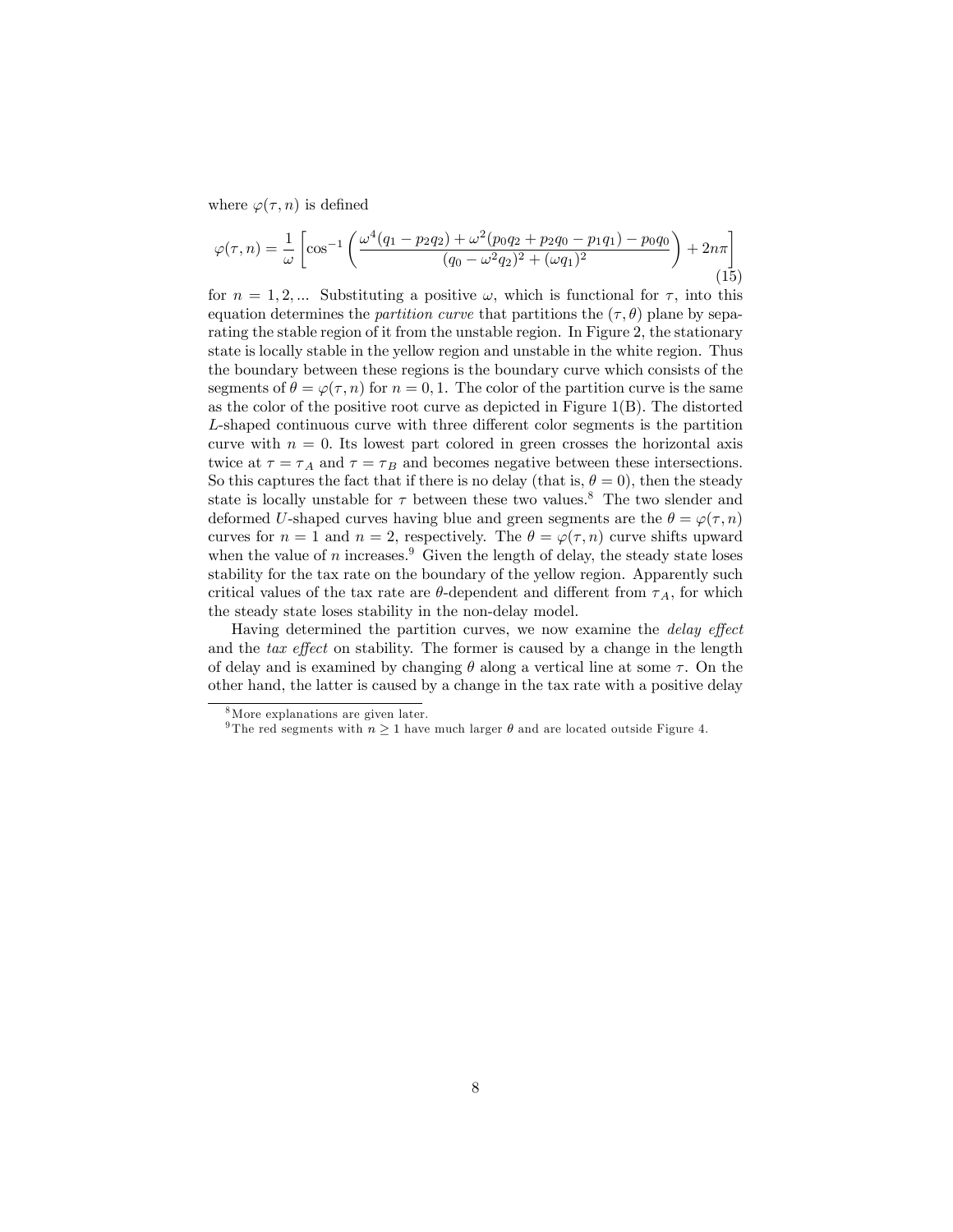and obtained by changing  $\tau$  along a horizontal line at some  $\theta$ .



Figure 2. Partition curves with  $\varepsilon > 1/2$ 

#### 2.1.1 Tax Effect

We study the tax effect. Again as a bench mark, we first simulate the model  $(M_F)$  with  $\theta = 0$  or the model  $(M_N)$  twice. Under Assumption,  $\tau_A \simeq 0.29$ and  $\tau_B \simeq 0.8$ . The initial values of Y and R are the same in both simulations,  $Y(0) = Y^*$  and  $R(0) = R^*$  but the initial values of M are different,  $M(0) =$  $M^* + 1$  in the first simulation and  $M(0) = M^* + 5$  in the second simulation, to verify the initial point dependency. The resultant bifurcation diagrams are presented in Figures  $3(A)$  and  $3(B)$ , in each of which the downward sloping black curve depicts the equilibrium value of output,  $Y^e = g/\tau$ . In the simulations, the bifurcation parameter  $\tau$  is increased from 0.2 to 1 with an increment of 1/1000, the iterations are repeated 5000 times and the local maximum and minimum of  $y(t)$  for the last 100 iterations are plotted against each value of  $\tau$ . In Figure  $3(A)$ , the bifurcation diagram of the first simulation is depicted. It is observed that the stationary state loses stability when  $\tau$  arrives at  $\tau_A$  and bifurcates to a periodic cycle having one maximum and one minimum for  $\tau > \tau_A$ . It is also observed that the oscillation disappears at  $\tau = \tau_B$  and stability is regained for  $\tau > \tau_B$ . In Figure 3(B), the bifurcation diagram in the second simulation is illustrated. It is seen that stability is lost at  $\tau = \tau_A$  as in Figure 3(A) but regained at some value larger than  $\tau_B$ . Further simulations with different initial points have been conducted and then lead to the fact that stability is regained not necessarily at  $\tau = \tau_B$  but at some larger value although stability is always lost at  $\tau = \tau_A$ . These numerical results are summarized as follows: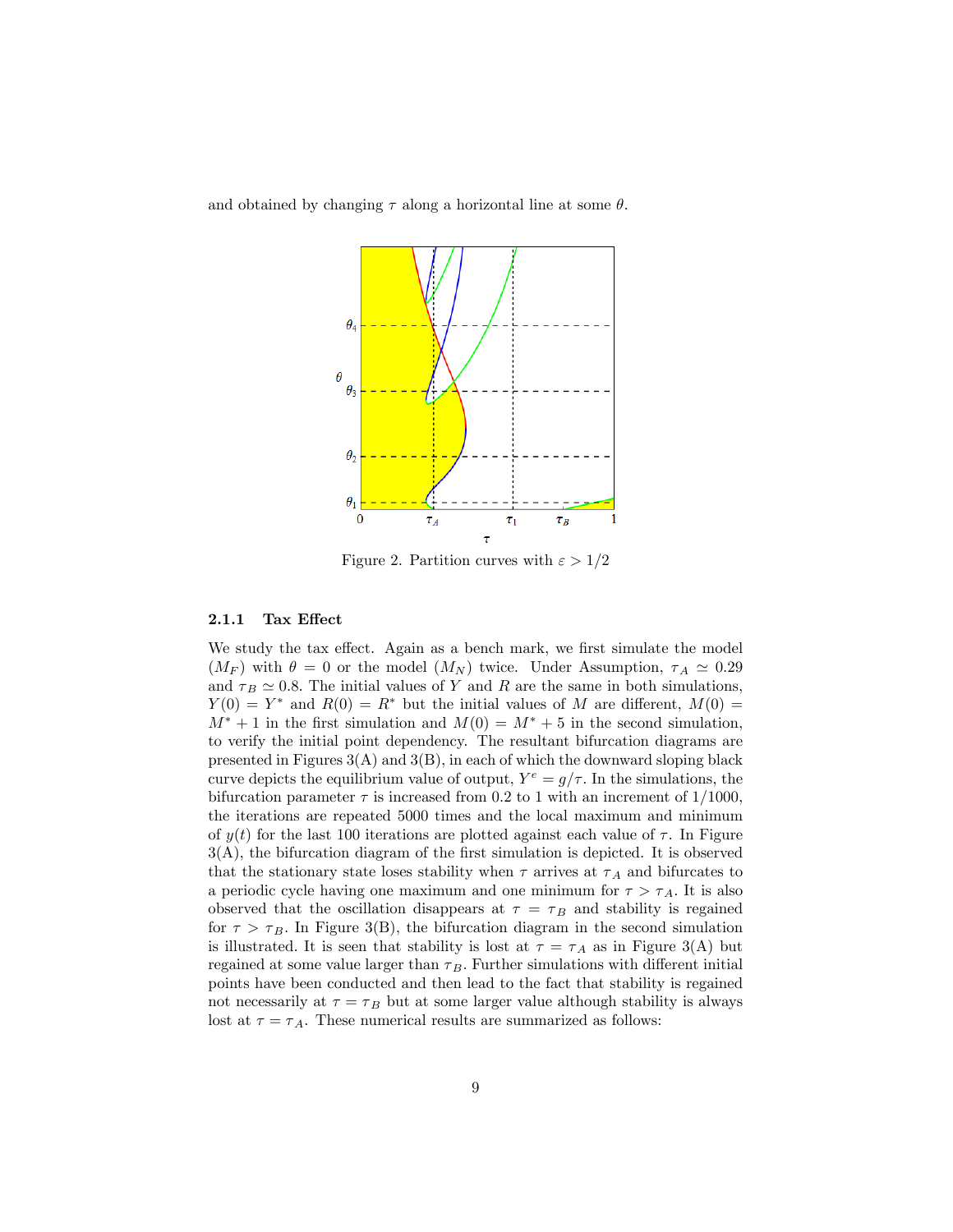**Proposition 2** Given Assumption, the non-delay model  $(M_N)$  generates periodic oscillations when the steady state is destabilized and has initial point dependency when it regains stability.



Figure 3. Bifurcation diagrams with different initial values

We now look into the case of positive delay to examine whether changing the value of the positive delay  $\theta$  essentially affects the results obtained without delay. To this end, we perform simulations with four different values,  $\bar{\theta}_1 = 0.5$ ,  $\bar{\theta}_2 =$  $4, \bar{\theta}_3 = 9, \bar{\theta}_4 = 14$  and two different constant initial functions  $\varphi_1(t) = M^* + 1$ and  $\varphi_2(t) = M^* + 5$  for  $t \leq 0$ . We choose  $\tau$  as the bifurcation parameter and increase its value from zero to unity along the horizontal dotted lines at  $\theta = \theta_i$  for  $i = 1, 2, 3, 4$  in Figure 2. Given  $\theta_i$ , let  $\tau^s$  denote the critical value of the tax rate for which the horizontal line at  $\theta_i$  crosses the partition curve from left for the first time. The resultant bifurcation diagrams are given in Figures 4(A), 4(B), 4(C) and 4(D) where stability is lost for  $\tau = \tau^s$  and the isoelastic black curve describes the equilibrium level of output. In each figures, the diagram with  $\varphi_1(t)$  is colored in red, the one with  $\varphi_2(t)$  in blue and the red diagram is superimposed on the blue diagram. The following results are obtained. There is no big difference between Figure 3 and Figure  $4(A)$ , the steady state loses stability at  $\tau = \tau^s$ , bifurcates to a limit cycle having one maximum and one minimum and regains stability at a value depending on the selection of the initial function. Figure  $4(B)$  shows the birth of oscillations having several maxima and minima, indicating that the delay matters. Notice two issues: one is that the blue parts can be seen for larger values of  $\tau$  being close to unity, implying that the selection of the initial function affects dynamics there; the other is that its effect is economically harmless because some parts of a time trajectory become negative (i.e., economically meaningless) when it is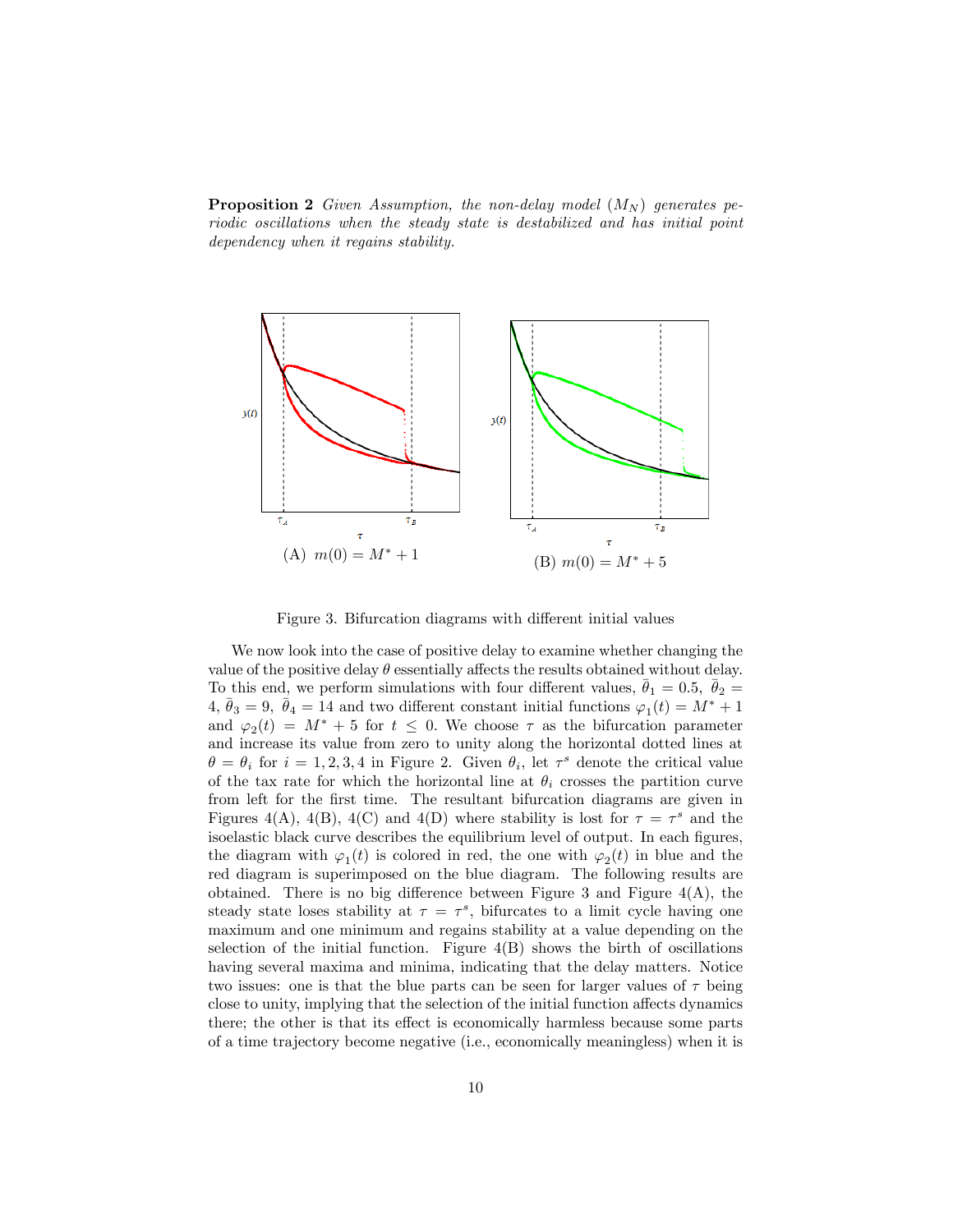effective. Figure  $4(C)$  yields different dynamics. The steady state loses stability at  $\tau = \tau_1^s$ , regains it at  $\tau = \tau_2^s$  and then loses stability again at  $\tau = \tau_3^s$ . As a result of a larger delay, oscillations for  $\tau > \tau_3^s$  exhibit more ups and downs than those in Figure  $4(B)$ . In the final example, much more complicated oscillations are observed and dynamics becomes economically infeasible when becomes large as in Figure  $4(D)$ .

From these numerical simulations we obtain the following two results. First, different initial functions generate only limited effects on economically feasible dynamics having positive trajectories. In other words, the tax effect has only minor initial function dependency. Second, the shape differences among the bifurcation diagrams reveal that the tax effect with a large value of  $\theta$  generates substantial effects on output dynamics. Concerning the stability switch, we find that there are two different ways. Stability loss and regain in the delay model occur for very small values of  $\theta$  in the same way as in the non-delay model. The stability regain takes place only once for a relatively large value of  $\tau$ . We notice in Figure 2 that the lower end of the U-shaped curve with  $n = 1$  breaks into the stable yellow region and makes that region unstable. If a value of  $\theta$  is appropriately selected such that a horizontal line at this  $\theta$  crosses the lower part of the U-shaped curve, then increasing values of  $\tau$  along this line induce stability switches three times for relatively smaller values of  $\tau$  and finally destabilize the steady state. The results of numerical simulations are summarized as follows:

**Proposition 3** The tax effects substantially depend on the delay at least in three ways: (i) the delay model does not have a strong initial function dependency regardless of the length of delay; (ii) unstable trajectories exhibit more erratic ups and downs as the length of delay becomes longer; (3) stability switch can occur for some value of delay.

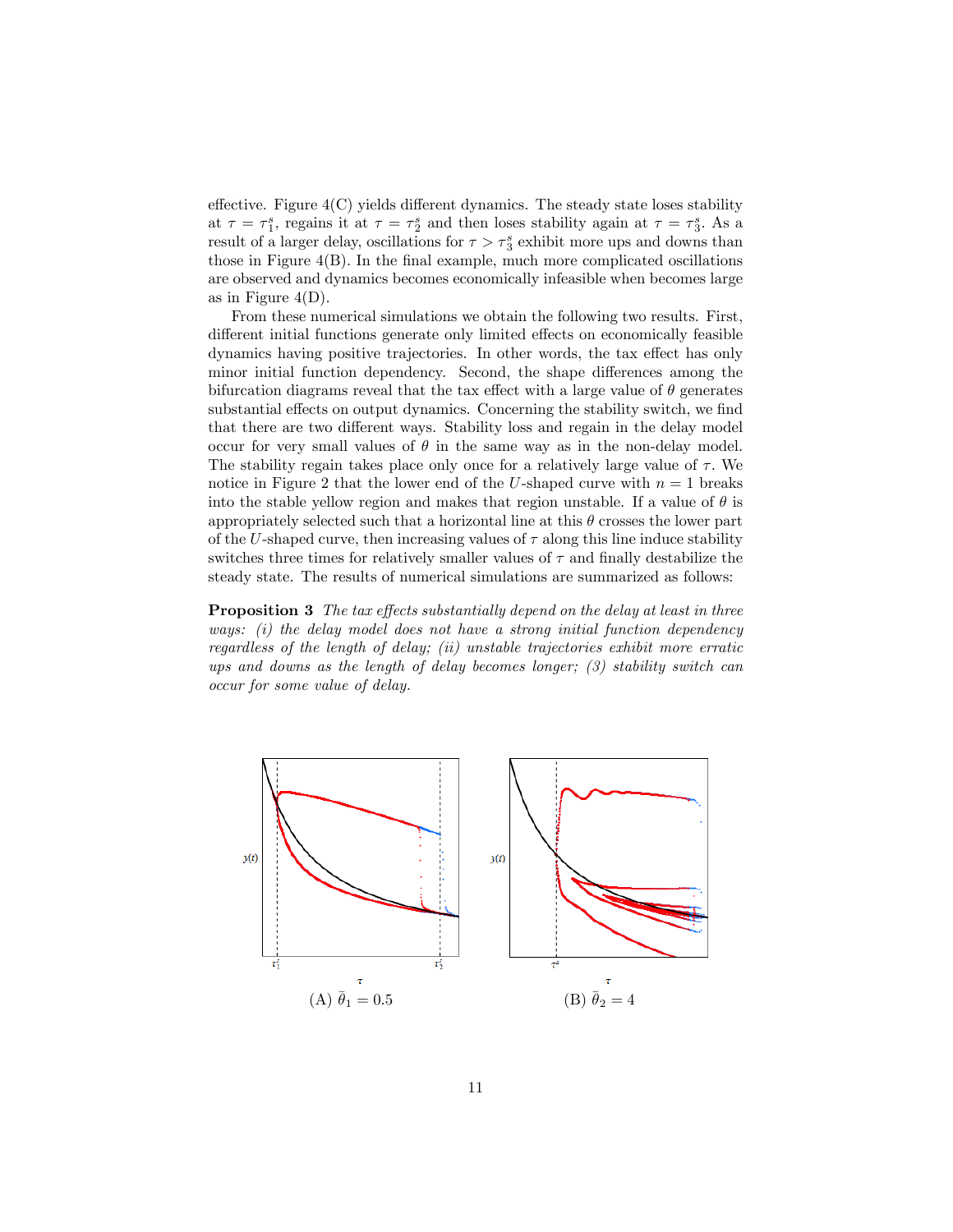

Figure 4. Bifurcation diagrams with respect to  $\tau$ 

#### 2.1.2 Delay Effect

To verify the delay effects caused by changing the length of delay on stability, we select delay  $\theta$  as the bifurcation parameter and examine the sign of the derivative of  $Re[\lambda(\theta)]$  at the points where  $\lambda(\theta)$  is purely imaginary. Differentiating equation (12) with respect to  $\theta$  yields

$$
\left(\frac{d\lambda}{d\theta}\right)^{-1} = -\frac{3\lambda^2 + 2p_2\lambda + p_1}{(\lambda^3 + p_2\lambda^2 + p_1\lambda + p_0)\lambda} + \frac{2q_2\lambda + q_1}{(q_2\lambda^2 + q_1\lambda + q_0)\lambda} - \frac{\theta}{\lambda}
$$

where we study, only for convenience, the inverse of  $d\lambda/d\theta$ . Substituting  $\lambda =$ *iw*, rationalizing the denominator and noticing that the terms with  $\lambda$  and  $\lambda^3$ are imaginary while the constant and the terms with  $\lambda^2$  and  $\lambda^4$  are real yield the following form of the real part of the derivative of  $\lambda$ :

$$
\operatorname{Re}\left[\left(\frac{d\lambda}{d\theta}\right)^{-1}\Bigg|_{\lambda=i\omega}\right] = \frac{\psi'(\omega^2)}{\omega^2(\omega^2 - p_1)^2 + (p_2\omega^2 - p_0)^2}
$$

where the denominator is definitely positive. It is seen that the sign of the real part is positive for  $\omega_i$  with  $\psi'(\omega^2) > 0$  and negative for  $\omega_i$  with  $\psi'(\omega^2) <$ 0. Indeed, it can be verified that if equation  $\psi(\omega^2) = 0$  has three positive roots,  $\omega_1$ ,  $\omega_2$ ,  $\omega_3$ , then the derivative of the root has the following directions of inequality:

$$
\operatorname{Re}\left[\left.\frac{d\lambda}{d\theta}\right|_{\lambda=i\omega_1}\right] > 0, \operatorname{Re}\left[\left.\frac{d\lambda}{d\theta}\right|_{\lambda=i\omega_2}\right] < 0, \text{and } \operatorname{Re}\left[\left.\frac{d\lambda}{d\theta}\right|_{\lambda=i\omega_3}\right] > 0 \tag{16}
$$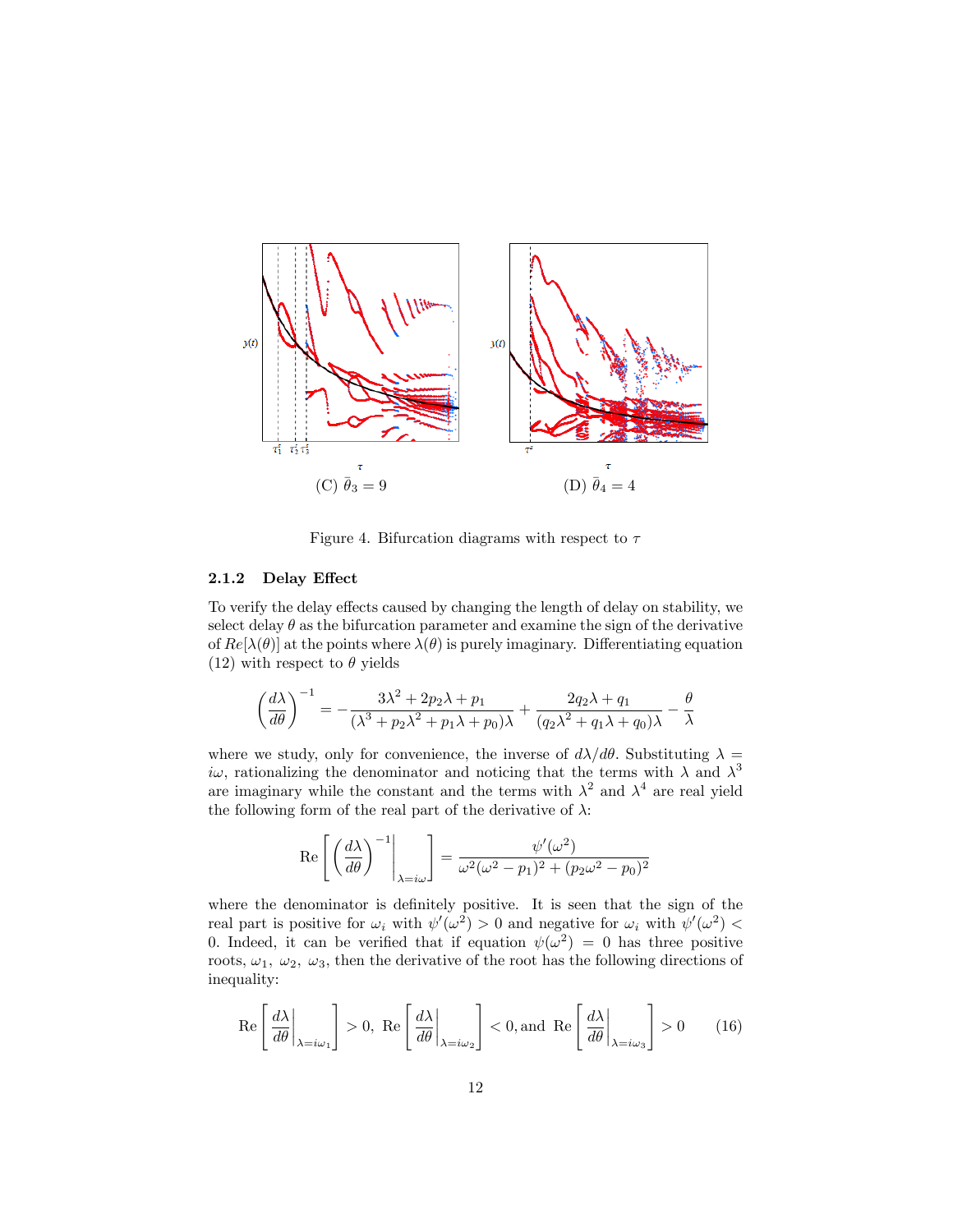and otherwise  $\psi(\omega^2) = 0$  has only one positive root with

$$
\operatorname{Re}\left[\left.\frac{d\lambda}{d\theta}\right|_{\lambda=i\omega}\right]>0.\tag{17}
$$

The positive sign implies that all roots cross the imaginary axis from left to right as  $\theta$  increases, that is, stability is lost. On the other hand, the negative sign means crossing the axis in the reverse direction, that is, stability is gained.

We now perform two simulations with different values of  $\tau$ . In the first simulation, we increase  $\theta$  from zero to 20 along the vertical dashed line at  $\tau =$  $\tau_A(\simeq 0.287)$  in Figure 2. The vertical line crosses the  $\theta = \varphi(\tau, n)$  ( $n = 0, 1, 2$ ) curves six times. Three intersections with the lower, middle and upper blue curves are at  $\theta_1 \simeq 1.59$ ,  $\theta_4 \simeq 13.7$  and  $\theta_6 \simeq 19.1$ . Similarly two intersections with the middle and upper green curves are at  $\theta_2 \simeq 8.23$  and  $\theta_5 \simeq 16.4$ . Finally  $\theta_3 \simeq 10.3$  is the intersection with the red curve. The subscripts of  $\theta_i$  are labeled in the ascending order. Numerical result is illustrated in Figure  $5(A)$ . The starting point of  $\tau = \tau_A$  and  $\theta = 0$  is on the lowest green segment so that the real part of the eigenvalue is zero and its derivative with respect to  $\theta$  is positive. The steady state loses stability when  $\theta$  becomes positive and bifurcates to a periodic cycle. As the length of delay becomes larger, the cycle expands, shrinks and then merges with the stationary state at  $\theta = \theta_1$  to gain stability. It loses stability again when increasing  $\theta$  crosses the green partition curve from below at  $\theta = \theta_2$ . Repeating the same process, the steady state regains stability at  $\theta = \theta_3$ . The second switch from instability to stability occurs. Passing through a small stability interval of  $\theta$ , the steady state is destabilized when increasing  $\theta$  arrives at the downward-sloping red partition curve at  $\theta = \theta_4$ . For  $\theta > \theta_4$ , the steady state remains unstable and a periodic cycle with seven extremal values emerges.

In the second simulation,  $\tau$  is increased to  $\tau_1 = 0.6$ . As seen in Figure 2, the dotted vertical line at  $\tau = \tau_1$  does intersect with the partition curve and the steady state is locally unstable even at  $\theta = 0$ . Comparing Figure 5(A) with Figure 5(B) implies that fluctuations becomes complicated as  $\theta$  increases. Period-doubling and period-halving bifurcations can be observed. Although complex fluctuation emerges for a larger value of  $\theta$ , its time trajectory in the gray region of Figure  $5(B)$  takes negative value. Notice that the difference between these two simulations is only the value of  $\tau$ . We summarize the results:

**Proposition 4** Delay affects output dynamics and generates a shape different bifurcation cascade depending on the value of the tax rate.:  $(1)$  when a smaller value of the tax rate is given, increasing  $\theta$  finally destabilizes the steady state after repeating several stability switches; (2) when a larger value of the tax rate is given, no stability switch occurs and trajectories exhibit more ups and downs  $as \theta$  increases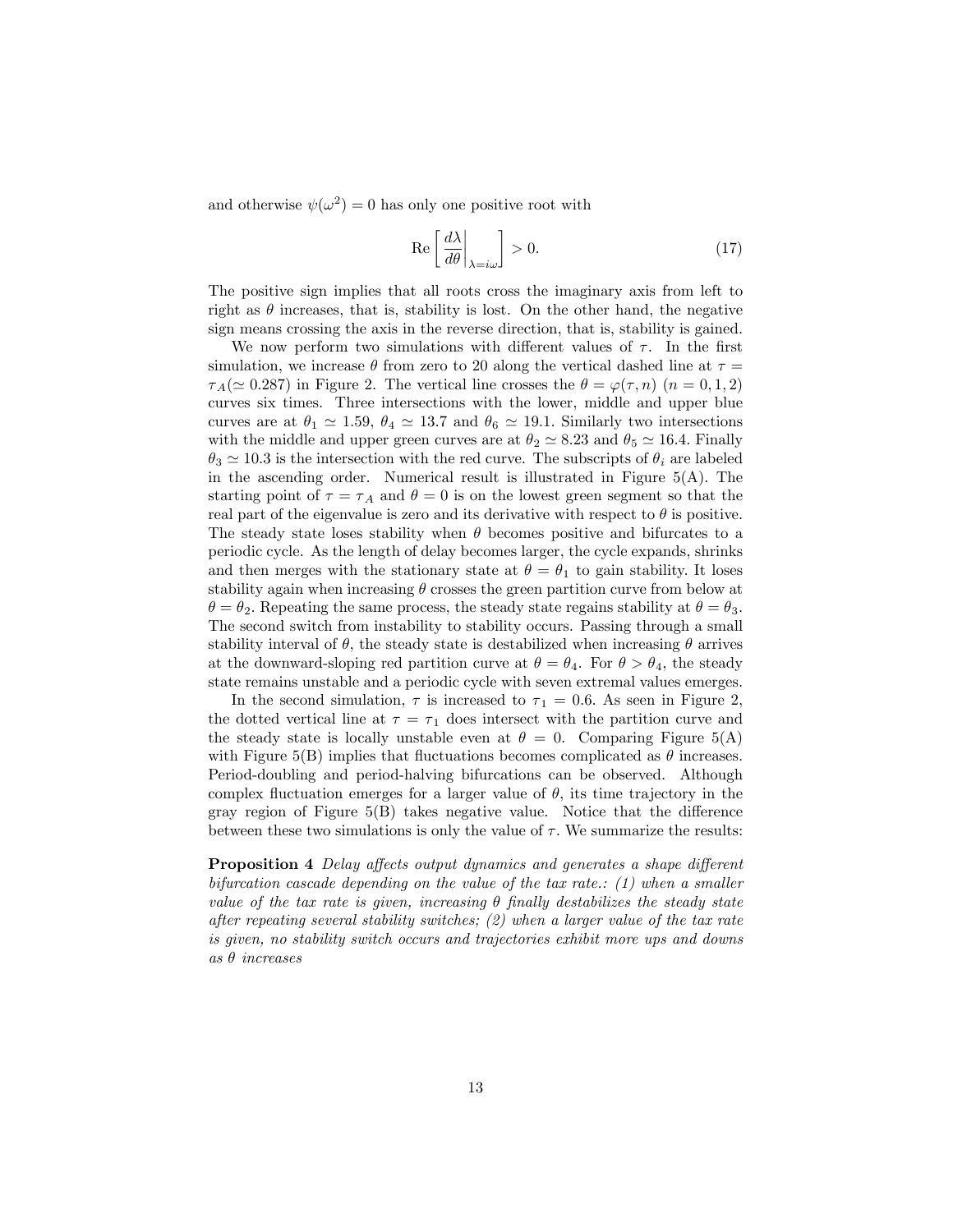

Figure 5. Bifurcation diagrams with respect to  $\theta$ 

#### 2.2 Current tax is dominant:  $\varepsilon < 1/2$

In this section we take  $\varepsilon = 2/5$  and consider the case where non-delay tax is dominant over delay tax.<sup>10</sup> For  $\varepsilon = 2/5$ ,  $c > 0$  always, however, the signs of a, b and D are ambiguous. In Figure 6(A), the loci of  $a = 0$  and  $b = 0$  are illustrated in red and blue and both are upward-sloping. It can be checked that  $a > 0$  and  $b < 0$  to the right of the corresponding locus and the inequality is reversed to the left. The  $D = 0$  locus is depicted in black and takes a L-shaped curve.  $D > 0$  in the light-blue region to the right of the locus and  $D < 0$  in the yellow region to the left. Along the  $g = \bar{g}$  horizontal line, three critical values of  $\tau$ ,  $\tau_a \simeq 0.63$ ,  $\tau_b \simeq 0.49$  and  $\tau_D \simeq 0.27$ , are obtained so that  $a = 0$ ,  $b = 0$ and  $D = 0$ , respectively. Applying Descartes' rule of signs, we can determine the number of positive roots along this horizontal line according to the signs of these parameters and the discriminant:

- (1) no positive roots if  $\tau < \tau_D$ ,
- (2) two positive roots (and one negative root) if  $\tau_D < \tau \leq \tau_b$ ,
- (3) two positive roots (and one negative root) if  $\tau_b < \tau \leq \tau_a$ ,
- (4) two positive roots (and one negative root) if  $\tau_a < \tau < 1$

where the two positive roots are equal for  $\tau = \tau_D$ . Dependency of the two roots  $\omega_i = \sqrt{z_i}$   $(i = 1, 2)$  on the value of the tax rate is described by the blue and green downward sloping curves shown in Figure 6(B). We summarize the results as follows:

 $10$ As in the previous case, this particular value is selected only for convenience. We could have the qualitatively same results with different values of  $\varepsilon$  as far as  $\varepsilon < 1/2$ .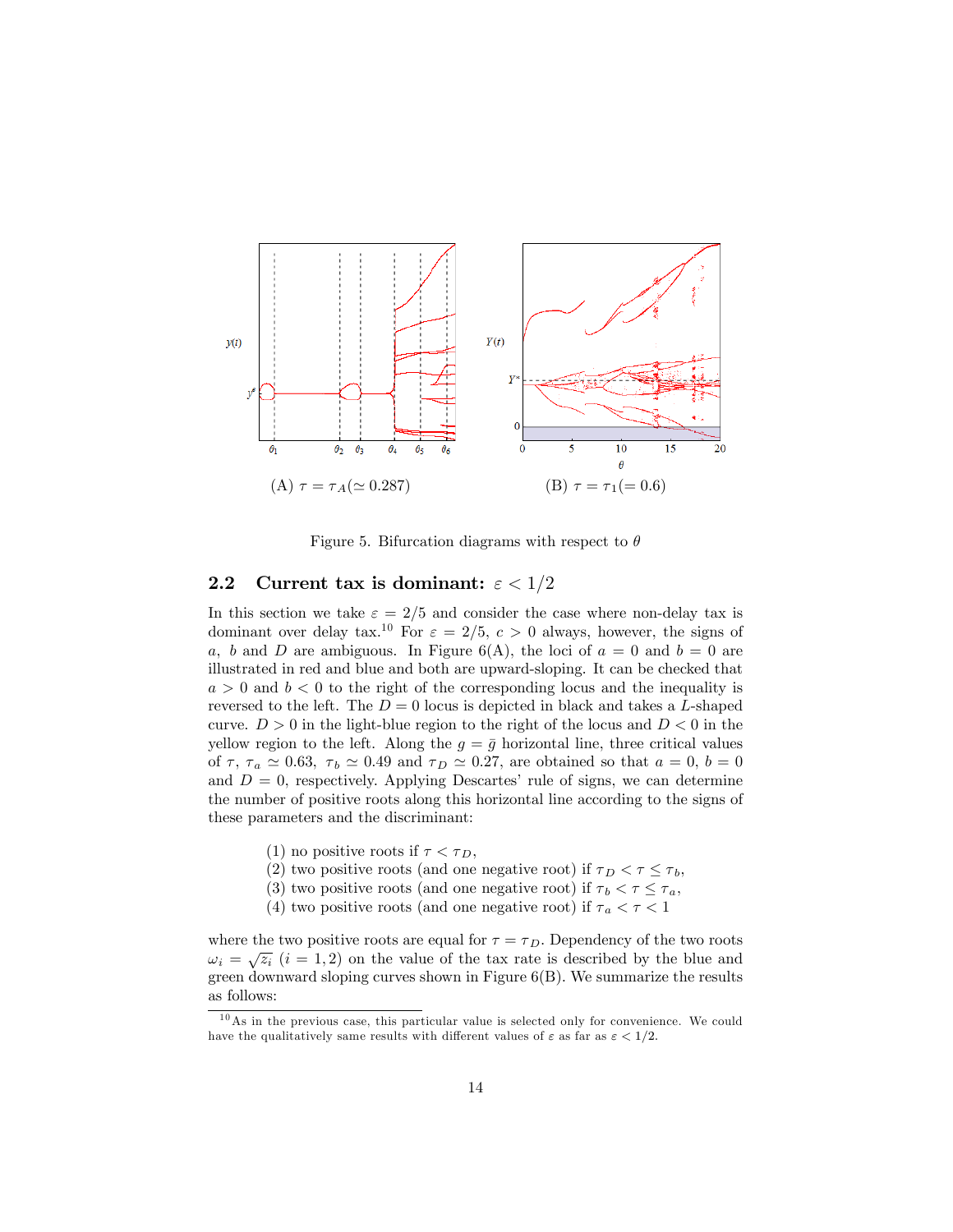Proposition 5 Given Assumption, there are two purely imaginary solutions,  $i \lambda_i = i \omega_i$  for  $i = 1, 2$  with  $\omega_2 > \omega_1 > 0$  if  $\tau > \tau_D$  (or  $D > 0$ ) and no imaginary solutions if  $\tau < \tau_D$  (or  $D < 0$ ).



Figure 6. Positive roots of characteristic equation (12) with  $\varepsilon = 2/5$ 

Similarly to the case of  $\varepsilon = 3/5$ , we can obtain the partition curves in the  $(\tau, \theta)$  plane by substituting  $\omega_i$   $(i = 1, 2)$  into equation (15). Five distorted Ushaped curves for  $n = 0, 1, 2, 3, 4$  are depicted in Figure 7 where the steady state is asymptotically stable in the yellow region. Since the curve shifts upward as n increases, the lowest curve is with  $n = 0$  and the highest curve with  $n = 4$ . Each curve consists of blue and green segments associated with two positive roots with the same color in Figure 6(B). For  $\tau < \tau_D$ , the steady state is locally asymptotically stable irrespective of the length of delay. Since delay does not affect dynamics, such delay is called *harmless*. For  $\tau > \tau_D$ , a significant change in the stability region takes place. The boundary of the stability region is made up of infinitely many arcs of the partition curves. The most remarkable effect of the change is that as the delay  $\theta$  is increased, many stability switches may occur for a fixed value of  $\tau$ , especially for  $\tau$  closer to  $\tau_D$ . This is in sharp contrast with the case of  $\varepsilon > 1/2$  where, after several stability switches, further increased in value of  $\theta$  could not induce re-stabilization of the steady state when it crosses the red segment of the partition curve shown Figure 2.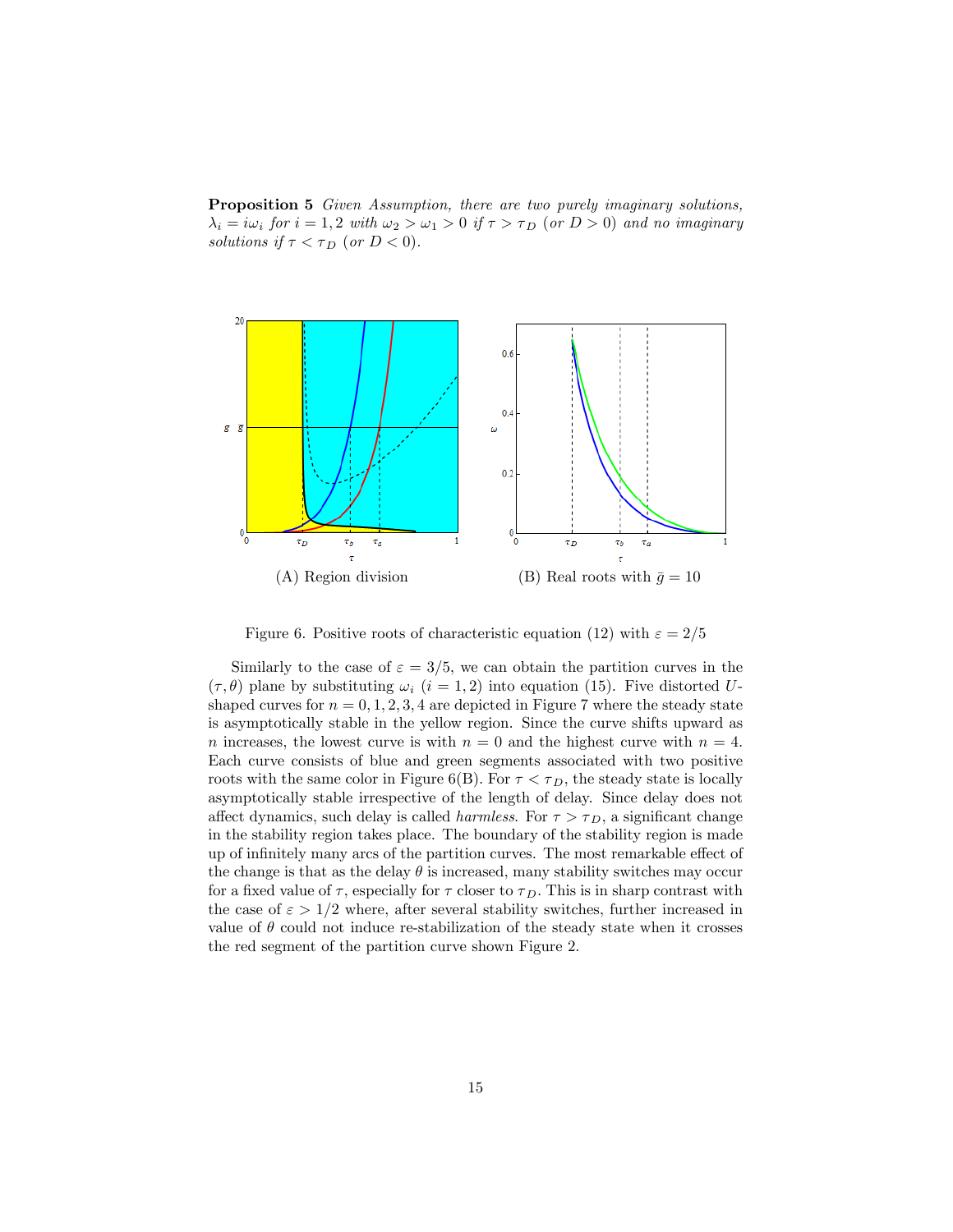

Figure 7. Partition curves with  $\varepsilon = 2/5$ 

In order to study the global stability properties of the steady state, we first fix the parameter values,  $\bar{\theta} = 20$  and  $\bar{\tau} = 0.55$  and then perform two numerical simulations.<sup>11</sup> In the first simulation, we examine the tax effect with positive delay by increasing  $\tau$  from zero to unity along the horizontal dotted line at  $\theta = \bar{\theta}$ . The bifurcation diagram with respect to  $\tau$  is illustrated in Figures 8(A) where stability is regained twice indicating that the tax rate affects the stability as well as the instability. It is observed that unstable trajectories converge to periodic cycles whose periodicity increases as the tax rate becomes larger. Period-doubling and -halving process are also observed for  $\tau \in (\tau_3, \tau_4)$ . In the second simulation, we detect the delay effect by increasing  $\theta$  from zero to 40 along the vertical dotted line at  $\tau = \overline{\tau}$ . The bifurcation diagrams with respect to  $\theta$  is illustrated in Figure 8(B) where the delay effect seems to be similar to the delay tax effect. Indeed, stability switches take place twice and unstable trajectories exhibit simple dynamics for smaller values of  $\theta$ , period-doubling and period-halving occur for medium values (i.e.,  $\theta \in (\theta_2, \theta_3)$ ) and complex dynamics emerges for larger values (i.e.,  $\theta > \tau_3$ ).

**Proposition 6** Given Assumption and  $\omega = 2/5$ , delay model has multiple stability switches and can generate simple dynamics to complex dynamics as the bifurcation parameter  $(\tau \text{ or } \theta)$  becomes larger.

 $11$  Since it is verified that the initial function dependency is weak, we take the same initial function,  $\varphi(t) = M^* + 1$ , in both simulations.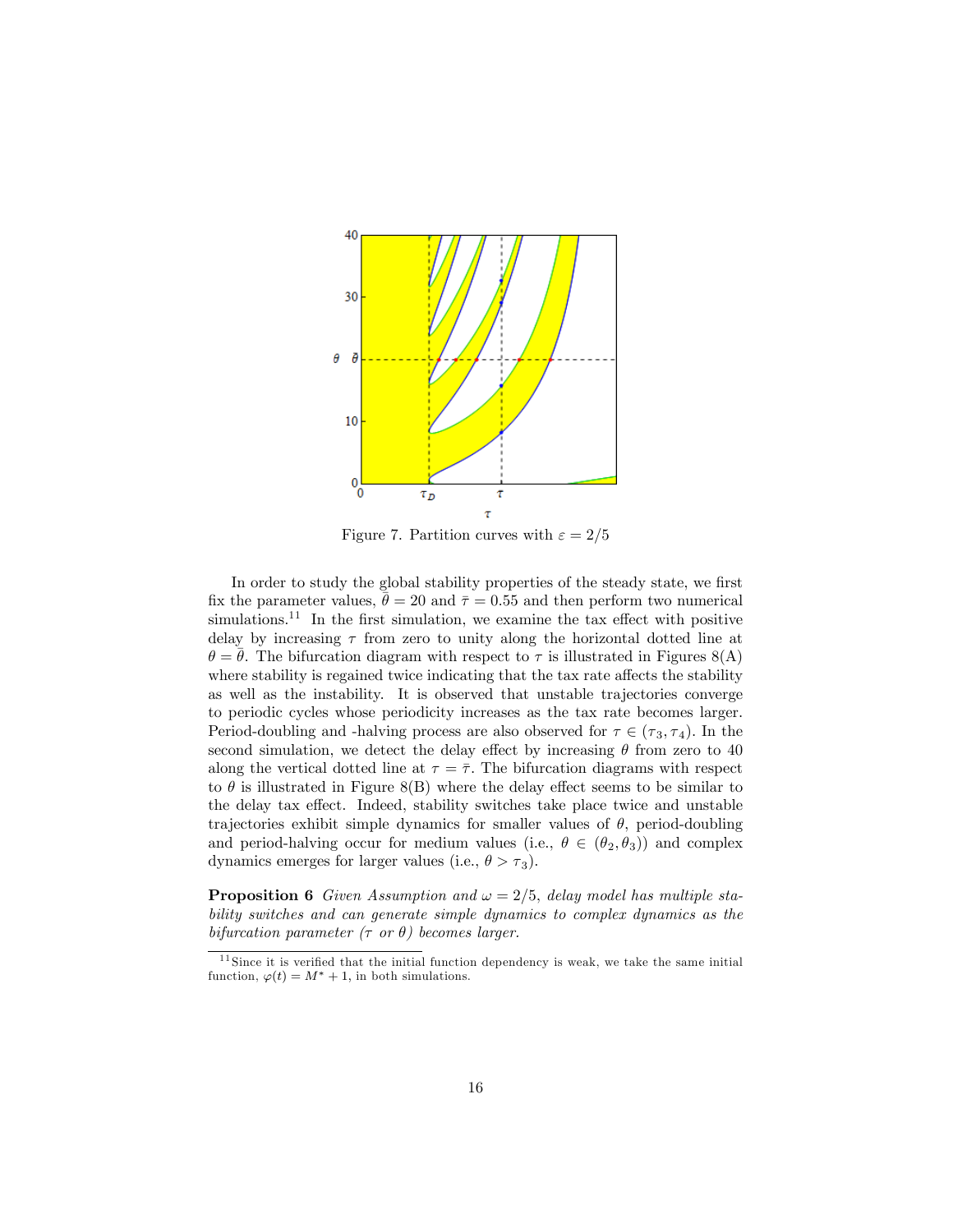

Figure 8. Bifurcation diagrams

# 3 Distributed Delay IS-LM Model

As mentioned in the Introduction, FM concerns the situation where there is a wide variation in collecting tax due to heterogenous economic agents. FM replaces the fixed delay in tax collection with distributed delay and show occurrence of chaotic oscillations. It adopts a very special form of tax collection,  $T(t) = \tau Y^e(t)$  where  $Y^e(t)$  is the expected income at time t and is a weighted average of past incomes. We reconsider the FM version of the IS-LM model augmented with the continuously distributed time delay. Our version is different in the following two points. First, the general form of tax collection given in equation (3),  $T(t) = (1 - \varepsilon)\tau Y(t) + \varepsilon \tau Y^e(t)$ , is assumed, which includes the special form when  $\varepsilon = 1$ . Second, we use a bell-shaped delay kernel instead of the exponentially declining delay kernel. Fixed delay model  $(M_F)$  is now modified as a distributed delay model,

$$
(M_D): \begin{cases} \dot{Y}(t) = \alpha \left( A \frac{Y(t)}{R(t)} + g - (s + (1 - s)(1 - \varepsilon)\tau Y(t) - (1 - s)\varepsilon \tau Y^e(t) \right) \\ \dot{R}(t) = \beta \left( \gamma Y(t) + \frac{\mu}{R(t)} - M(t) \right) \\ \dot{M}(t) = g - (1 - \varepsilon)\tau Y(t) - \varepsilon \tau Y^e(t) \end{cases}
$$

with

$$
Y^{e}(t) = \int_{0}^{t} W(t - \eta, \theta, m) Y(\eta) d\eta
$$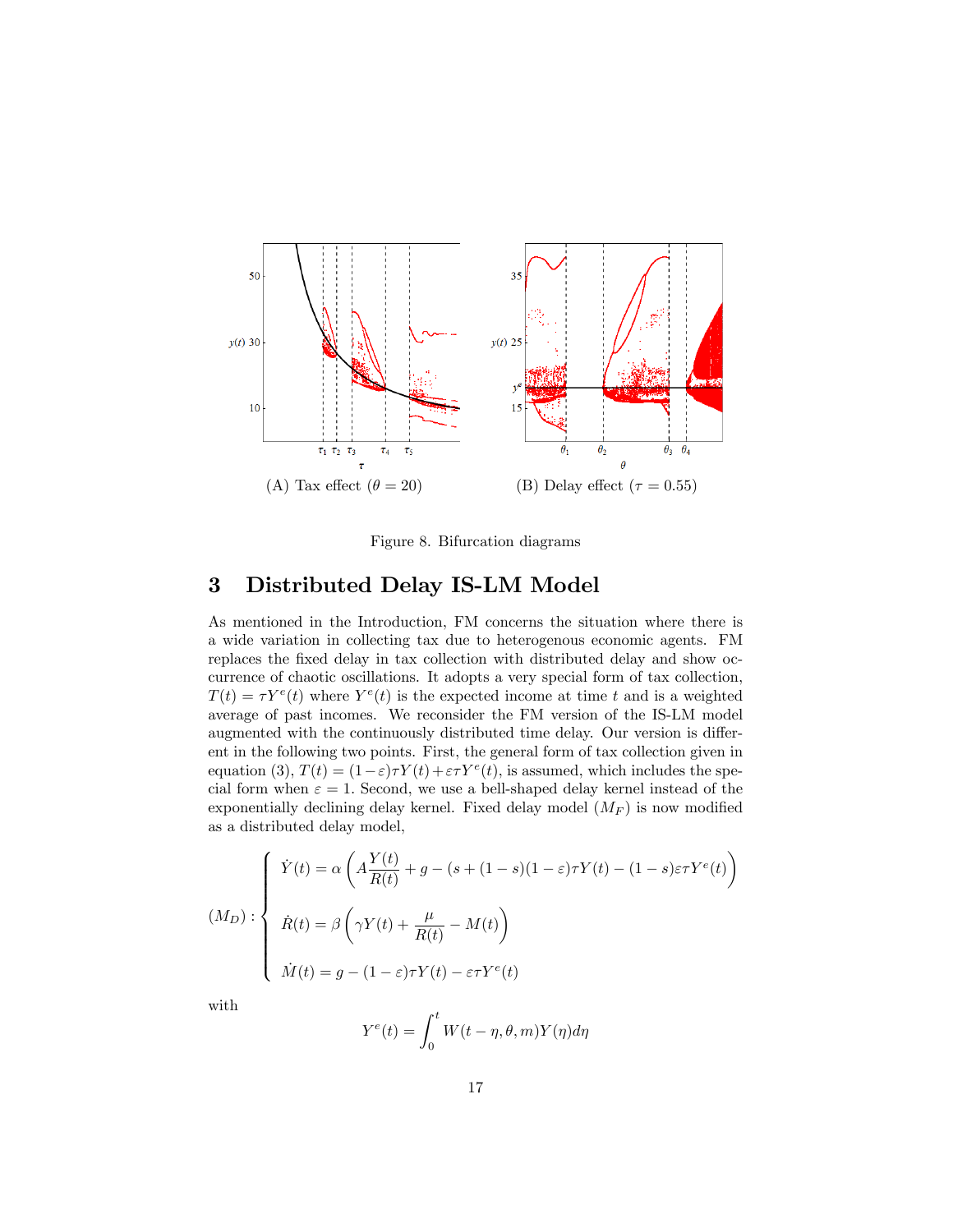where the weighting function or the delaying kernel is defined by

$$
W(t-\eta,\theta,m) = \begin{cases} \frac{1}{\theta}e^{-\frac{1}{\theta}(t-s)} & \text{if } m = 0, \\ \frac{1}{m!} \left(\frac{m}{\theta}\right)^{m+1} (t-\eta)^m e^{-\frac{m}{\theta}(t-s)} & \text{if } m \ge 1. \end{cases}
$$
(18)

Here m is a nonnegative integer and  $\theta$  is a positive real parameter, which corresponds to the average length of delay. The expected output formed at time t is the weighted average of the actual demand in the past. According to definition (18), the shape of the weighting function is determined by the value of the shape parameter m. For  $m = 0$ , weights are exponentially declining with the most weight given to the most current data (i.e., a fading memory). FM confines attention to this case and show that the distributed delay IS-LM model can display stability switch from stability to instability through a Hopf bifurcation and gives rise to chaotic motions when the average length of the delays is relatively large. For  $m \geq 1$ , zero weight is given to the most current data, rising to maximum as  $\eta = t - \theta$  and declining exponentially thereafter. Thus the weights take a bell-shaped form which becomes taller and thinner as m increases. We draw attention mainly to the case with  $m \geq 1$ .

To examine the local stability of this dynamical system in a neighborhood of the steady state, we linearize the model to relate it to the relevant parameters. We start with the case of  $m = 1$  in which the expected output is

$$
Y^{e}(t) = \int_{0}^{t} \left(\frac{1}{\theta}\right)^{2} (t - \eta) e^{-\frac{1}{\theta}(t - s)} Y(\eta) d\eta
$$

and its rate of change is

$$
\dot{Y}^e(t) = \frac{1}{\theta} \left( X(t) - Y^e(t) \right). \tag{19}
$$

Here the new variable  $X(t)$  is defined as

$$
X(t) = \int_0^t \frac{1}{\theta} e^{-\frac{1}{\theta}(t-s)} Y(\eta) d\eta
$$

and its time derivative is

$$
\dot{X}(t) = \frac{1}{\theta} \left( Y(t) - X(t) \right). \tag{20}
$$

Adding differential equations  $(19)$  and  $(20)$  to the integro-differential system  $(M_D)$  yields a 5D dynamical system of ordinary differential equations. Its Jacobi matrix is 1

$$
\boldsymbol{J}_{m=1} = \left(\begin{array}{cccc} a_{11} & a_{12} & 0 & -b_1 & 0 \\ a_{21} & a_{22} & a_{23} & 0 & 0 \\ a_{31} & 0 & 0 & -b_2 & 0 \\ 0 & 0 & 0 & -\frac{1}{\theta} & \frac{1}{\theta} \\ \frac{1}{\theta} & 0 & 0 & 0 & -\frac{1}{\theta} \end{array}\right)
$$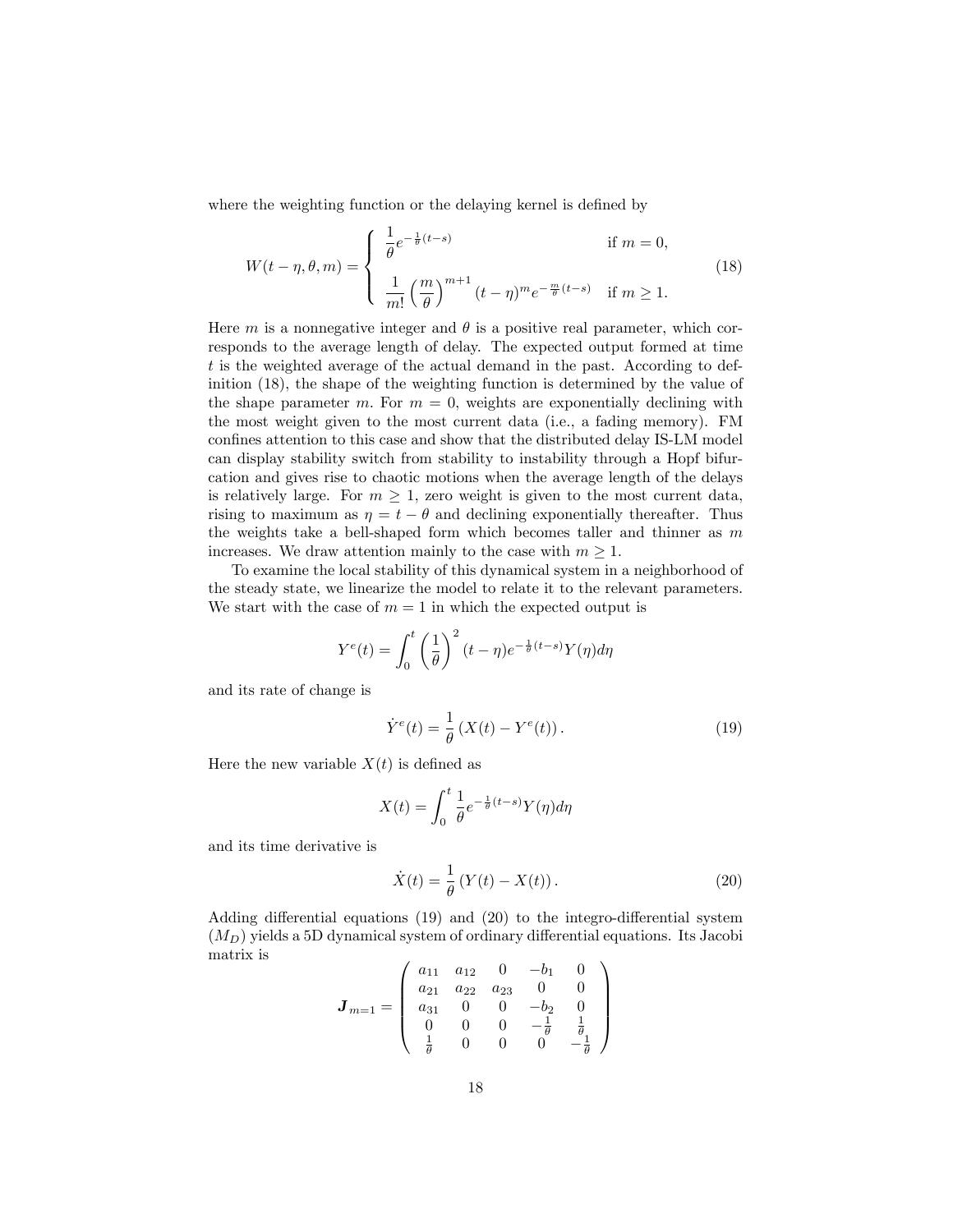where  $a_{ij}$  and  $b_i$  are the same as those given in (5) and (6), respectively. Expanding det  $(\mathbf{J}_{m=1} - \lambda \mathbf{I}) = 0$  yields the characteristic equation of the Jacobi matrix  $\mathbf{J}_{m=1}$ ,

$$
P(\lambda) \left(1 + \frac{\lambda \theta}{1}\right)^{1+1} + Q(\lambda) = 0,
$$

where  $P(\lambda)$  and  $Q(\lambda)$  are already given in (8) and (9). In the same way, the characteristic equations with  $m = 2$  and  $m = 3$  are obtained as

$$
P(\lambda) \left(1 + \frac{\lambda \theta}{2}\right)^{2+1} + Q(\lambda) = 0
$$
 and  $P(\lambda) \left(1 + \frac{\lambda \theta}{3}\right)^{3+1} + Q(\lambda) = 0.$ 

By induction, the characteristic equation has the general form

$$
P(\lambda) \left(1 + \frac{\lambda \theta}{m}\right)^{m+1} + Q(\lambda) = 0,
$$

which is an  $(m + 4)$ -th order polynomial equation

$$
a_0 \lambda^{m+4} + a_1 \lambda^{m+3} + \dots + a_{m+3} \lambda + a_{m+4} = 0
$$

where the coefficients  $a_i$  are defined accordingly.

### 3.1 Stability Analysis

Since it is difficult to obtain a general solution of the  $(m + 4)$ -th degree characteristic equation, we confine attention to special cases with  $m = 1, 2, 3$  and  $m \to \infty$ . We will analytically consider local stability of the steady state and then numerically examine global dynamics. Before proceeding to stability analysis, we construct the Routh-Hurwitz determinant:

$$
J_m = \det \begin{pmatrix} a_1 & a_0 & 0 & 0 & \cdots & 0 \\ a_3 & a_2 & a_1 & a_0 & \cdots & 0 \\ a_5 & a_4 & a_3 & a_2 & \cdots & 0 \\ a_7 & a_6 & a_5 & a_4 & \cdots & 0 \\ \vdots & \vdots & \vdots & \ddots & \vdots & \vdots \\ 0 & 0 & 0 & 0 & \cdots & a_{m+4} \end{pmatrix}
$$

:

Let  $J_m^k$  denote the k-th order leading principal minor of  $J_m$ .

 $\overline{a}$ 

In the case of  $m = 1$ , the characteristic function is a 5th degree polynomial and its coefficients are numerically confirmed to be all positive for  $0 \le \varepsilon \le 1$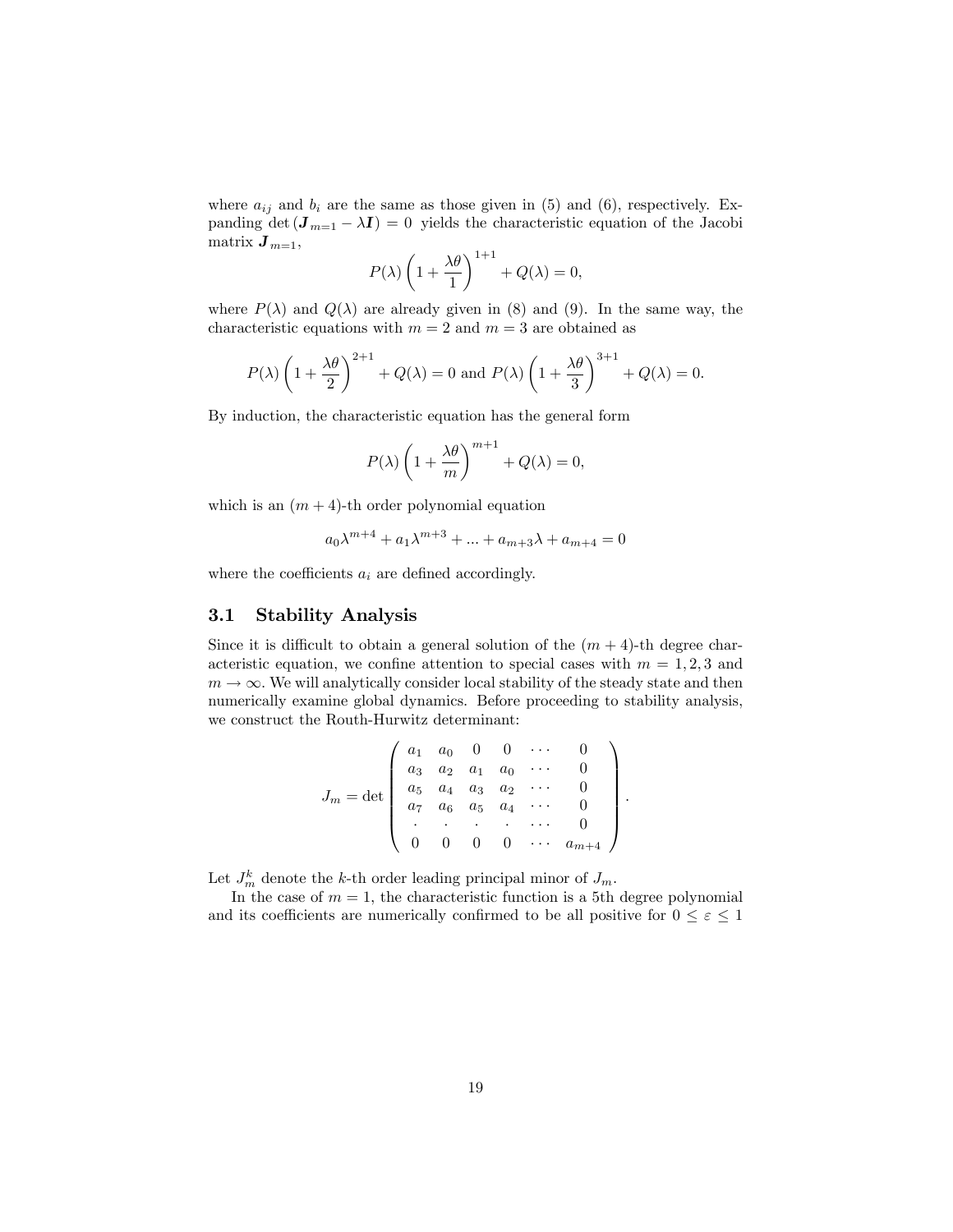and  $0 \leq \tau \leq 1$  under Assumption,

$$
a_1 = \frac{50 + \theta(3 + (19 - 20\varepsilon)\tau + 3\tau^2)}{25\theta} > 0,
$$
  
\n
$$
a_2 = \frac{125\tau + 10\theta\tau(3 + (19 - 20\theta)\tau + 3\tau^2) + \theta^2(1 - \tau)^2(40 + 3(5 - 4\varepsilon)\tau^2)}{125\theta^2\tau} > 0,
$$
  
\n
$$
a_3 = \frac{50(1 - \varepsilon)\theta^2(1 - \tau)^2\tau + 5\tau(3 + 19\tau + 3\tau^2) + 2\theta(1 - \tau^2)(40 + 3(5 - 4\varepsilon)\tau^2)}{125\theta^2\tau} > 0,
$$
  
\n
$$
a_4 = \frac{(1 - \tau)^2(8 + 20(1 - \varepsilon)\theta\tau + 3\tau^2)}{25\theta^2\tau} > 0,
$$
  
\n
$$
a_5 = \frac{2(1 - \tau)^2}{5\theta^2} > 0,
$$

where  $a_0 = 1$ . Furthermore it is also numerically verified that  $\varepsilon = 3/5$  and  $\varepsilon = 2/5$ 

$$
J_1^2 = \det\left(\begin{array}{cc} a_1 & a_0 \\ a_3 & a_2 \end{array}\right) > 0 \text{ and } J_1^3 = \det\left(\begin{array}{ccc} a_1 & a_0 & 0 \\ a_3 & a_2 & a_1 \\ a_5 & a_4 & a_3 \end{array}\right) > 0.
$$

Notice that  $J_1^4 > 0$  implies  $J_1^5 > 0$  since  $a_5 > 0$ . So, according to the Routh-Hurwitz stability criterion, the following determinant needs to be positive for preserving local stability,

$$
J_1^4 = \det \left( \begin{array}{cccc} a_1 & a_0 & 0 & 0 \\ a_3 & a_2 & a_1 & a_0 \\ a_5 & a_4 & a_3 & a_2 \\ 0 & 0 & a_5 & a_4 \end{array} \right).
$$

Under the set of parameters given in Assumption, the  $J_1^4 = 0$  locus is the partition curve. In Figures 9(A) and 9(B), the partition curves with  $\varepsilon = 3/5$ and  $\varepsilon = 2/5$  correspond to the right most curves arrowed by  $m = 1$ , respectively. The steady state is locally stable to the left of the curve and unstable to the right (i.e., the white region). Two other curves are the loci of  $J_2^5 = 0$  and  $J_3^6 = 0$ , that is, the partition curves with  $m = 2$  and  $m = 3$ . The yellow regions are the stability regions under the fixed time delay.<sup>12</sup> From these numerical examples, we obtain the following three results. The first is that the distributed time delay models are more stable than the fixed delay model in the sense that the stability region of the former is larger than the one of the latter. The partition curve shifts leftward as m becomes larger, shrinking the stable region. So the second result is that increasing the value of  $m$  has a destabilizing effect. The third is that different values of the weight  $\varepsilon$  between the current and past taxes do not

<sup>&</sup>lt;sup>12</sup>In Figure 9(A), only the locus of  $\theta = \varphi(\tau, n)$  for  $n = 0$  is depicted for graphical convenience.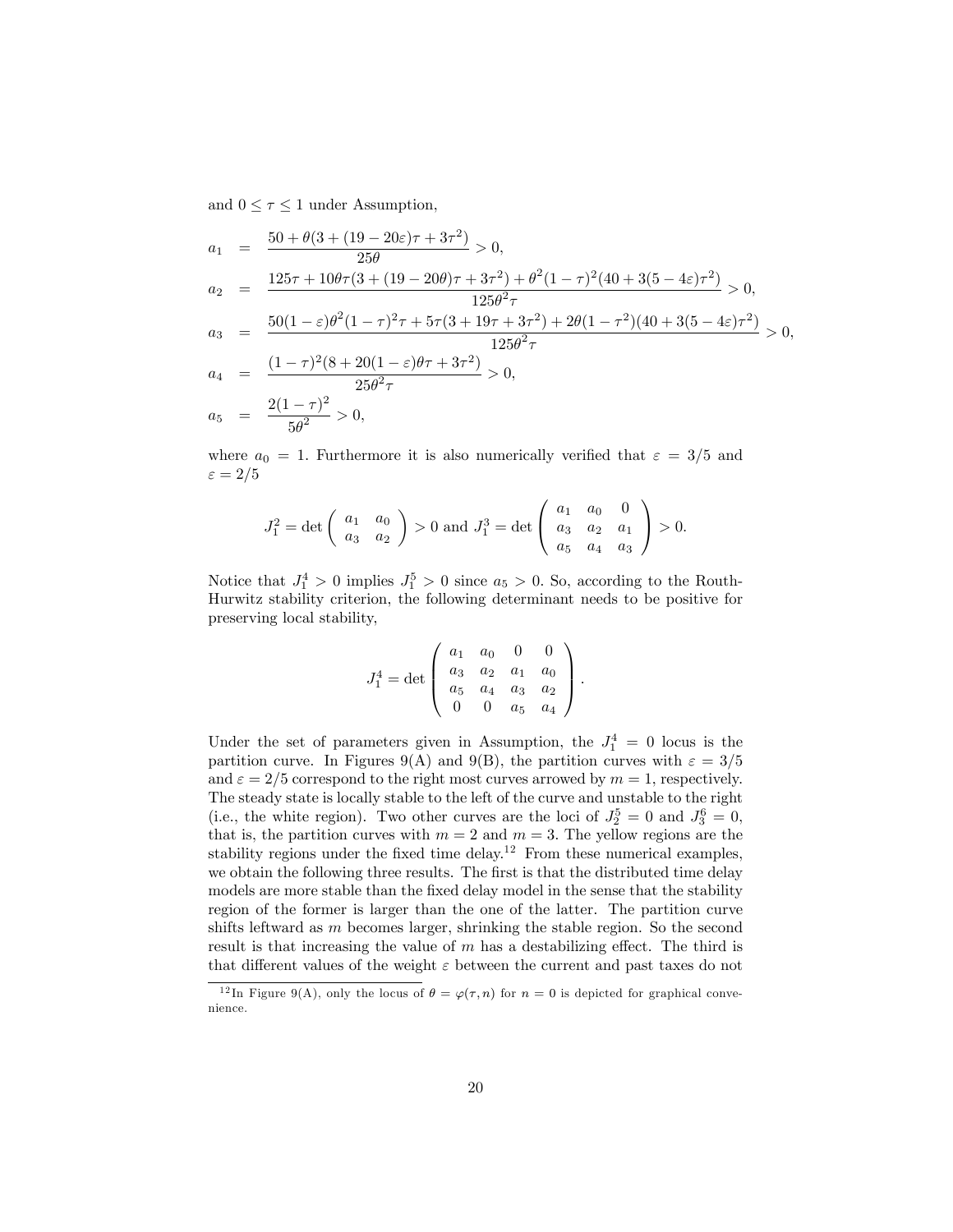generate qualitatively different dynamics as is seen in Figures  $9(A)$  and  $9(B)$ .



Figure 9. Region division and partition curves

The stable region with distributed delay becomes smaller as the value of  $m$ increases and converges to the region defined by the fixed delay when  $m$  tends to infinity. This result is natural if we notice the properties of the delay kernel. The kernel with  $m \geq 1$  is bell-shaped and becomes more peaked around  $t - \eta$ as m increases. Furthermore it tends to the Dirac delta function if  $m \to \infty$ . In consequence, for sufficiently large values of  $m$ , the delay kernel may be regarded as very close to the Dirac delta function and the dynamic behavior under the distributed delay is very similar to that under the fixed delay. We may explain this result mathematically by noticing that the characteristic equation with continuous delay can be written as

$$
P(\lambda) + Q(\lambda) \left(1 + \frac{\theta \lambda}{m}\right)^{-(m+1)} = 0.
$$

If  $m$  tends to infinity, then the left hand side converges to

$$
P(\lambda) + Q(\lambda)e^{-\theta\lambda} = 0
$$

which is identical with the characteristic equation  $(7)$  of the delay differential equation with a single fixed delay.<sup>13</sup> In short, under distributed delay, although we comprehensively use all delayed or past output data, the stability domain is sensitive to the shape of the delay kernel.

Proposition 7 Increasing the value of the shape parameter m has a destabilizing effect in the sense that it decreases the stability region of the distributed

<sup>&</sup>lt;sup>13</sup>Notice that the same notation  $\theta$  is used to describe the delay in the fixed and distributed models.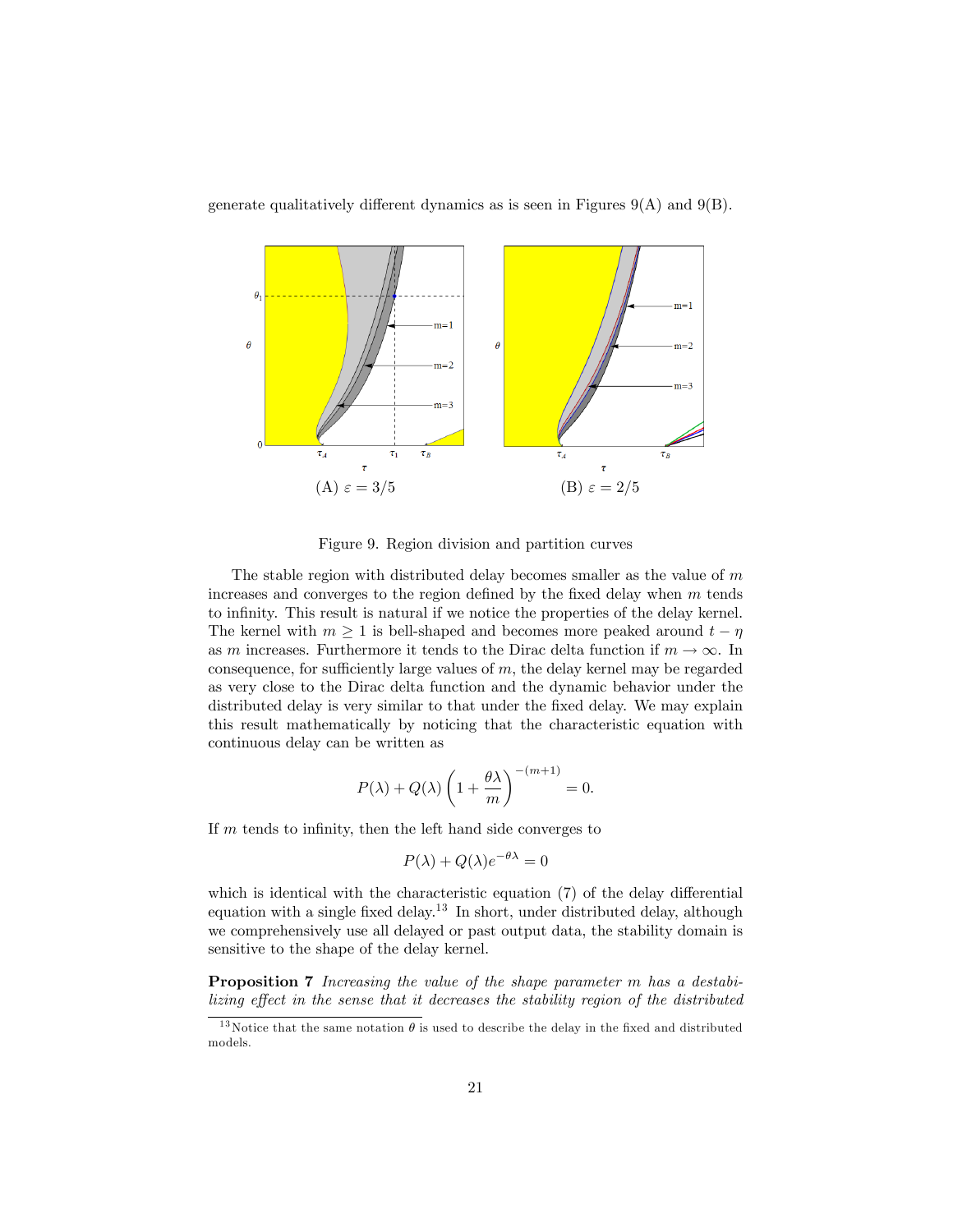delay model, and  $m \to \infty$  makes the distributed delay model converge to the fixed delay model.

Taking  $\varepsilon = 3/5$ , we conduct the final simulations of the delay and tax effects in the distributed model. In the first example, we increases the value of  $\theta$ , the length of delay, from 0 to 10 along the dotted vertical line at  $\tau = \tau_1$  that crosses the partition curve with  $m = 1$  for  $\theta = \theta_1$  in Figure 9(A). Figure 10(A) depicts a bifurcation diagram with respect to  $\theta$ , in which cyclic oscillations around the unstable steady state emerge for  $\theta < \theta_1$ , the steady state regains stability at  $\theta = \theta_1$  and is locally asymptotically stable for  $\theta > \theta_1$ . In the second example, we increase the value of  $\tau$ , to verify the tax effect, along the dotted horizontal line at  $\theta = \theta_1$  that crosses the partition curve with  $m = 1$  for  $\tau = \tau_1$ . As seen in Figure 10(B), the steady state loses stability on the partition curve and bifurcates to cyclic oscillations for  $\tau > \tau_1$ .



Figure 10. Bifurcation diagrams with  $\varepsilon = 3/5$ 

### 4 Concluding Remark

Dynamic IS-LM model was considered with Öxed and continuously distributed delays in past income. The non-delay model generates periodic oscillations with respect to the tax rate when the steady state loses stability and has initial point dependency when stability is regained. If the delay is fixed and its length is the bifurcation parameter, then the dynamic properties depend on whether the current tax is dominant or not. If it is, then the model has multiple stability, switches and can generate simple dynamics to complex dynamics as the bifurcation parameter increases. If not, then multiple stability switches occur and finally further increase leads to instability. If the delay is continuously distributed, then the stability region decreases as the shape parameter  $m$  of the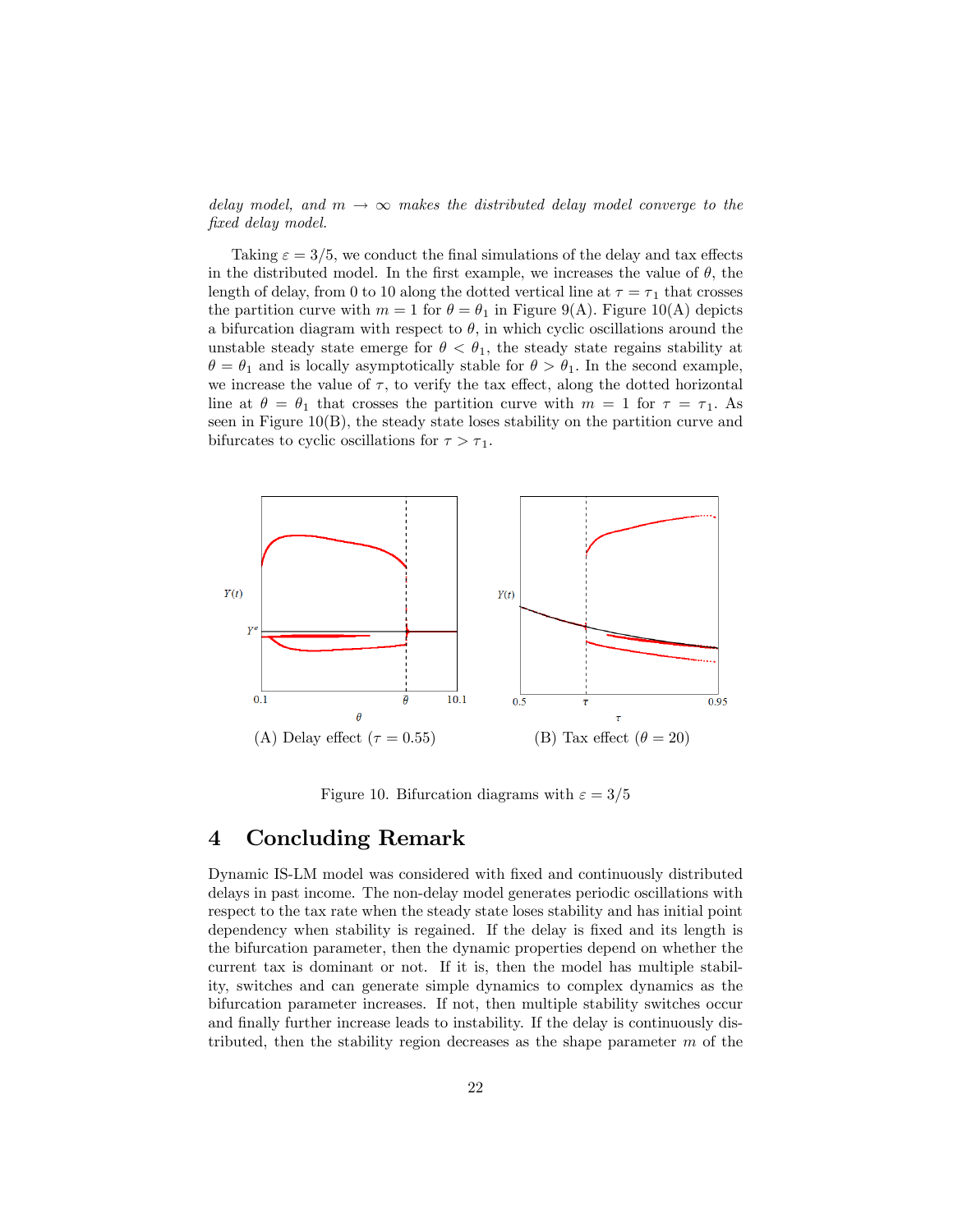weighting function increases, and as  $m \to \infty,$  it converges to the stability region of the fixed delay model.

The existence of fixed and continuously distributed delays or multiple fixed or continuously distributed delays can be examined in a similar manner, however both the analytical study and the numerical simulations could become more complicated.